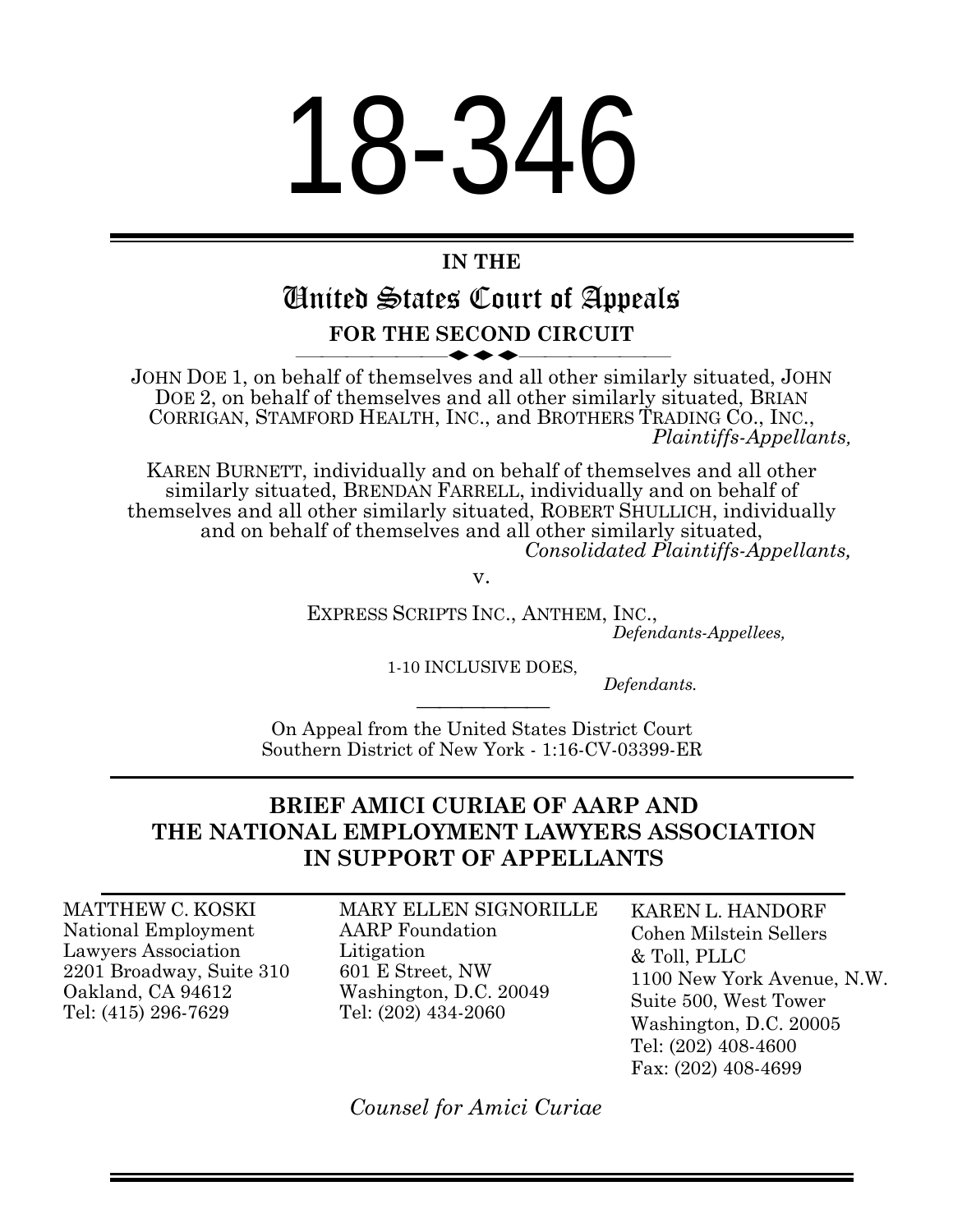#### **CORPORATE DISCLOSURE STATEMENT**

#### AARP

The Internal Revenue Service has determined that AARP is organized and operated exclusively for the promotion of social welfare pursuant to Section 501(c)(4) of the Internal Revenue Code and is exempt from income tax. The Internal Revenue Service has determined that AARP Foundation is organized and operated exclusively for charitable purposes pursuant to Section 501(c)(3) of the Internal Revenue Code and is exempt from income tax. AARP and AARP Foundation are also organized and operated as nonprofit corporations under the District of Columbia Nonprofit Corporation Act.

Other legal entities related to AARP and AARP Foundation include AARP Services, Inc., and Legal Counsel for the Elderly. Neither AARP nor AARP Foundation has a parent corporation, nor has either issued shares or securities.

#### NELA

Pursuant to Rule 26.1 of the Federal Rules of Appellate Procedure, the National Employment Lawyers Association (NELA) makes the following disclosure: (1) NELA is a private, non-profit organization under

i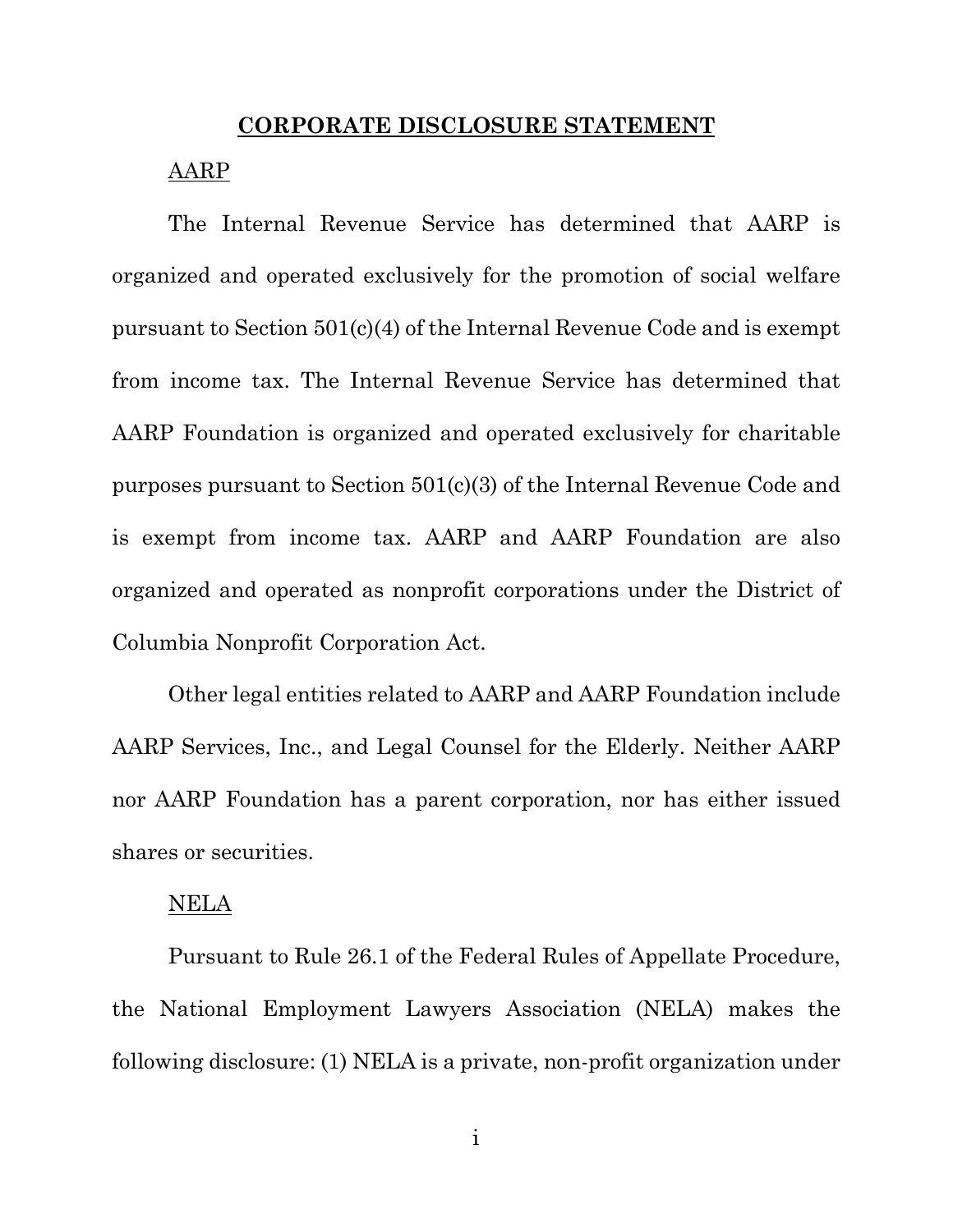Internal Revenue Code § 501(c)(6); (2) NELA has no parent corporation; and (3) no publicly held corporation or other publicly-held entity owns ten percent (10%) or more of NELA.

Dated: May 3, 2018 /s/ Karen L. Handorf Karen L. Handorf COHEN MILSTEIN SELLERS & TOLL, PLLC khandorf@cohenmilstein.com 1100 New York Avenue, N.W. Suite 500, West Tower Washington, D.C. 20005 Tel: (202) 408-4600 Fax: (202) 408-4699 *Counsel for Amici Curiae*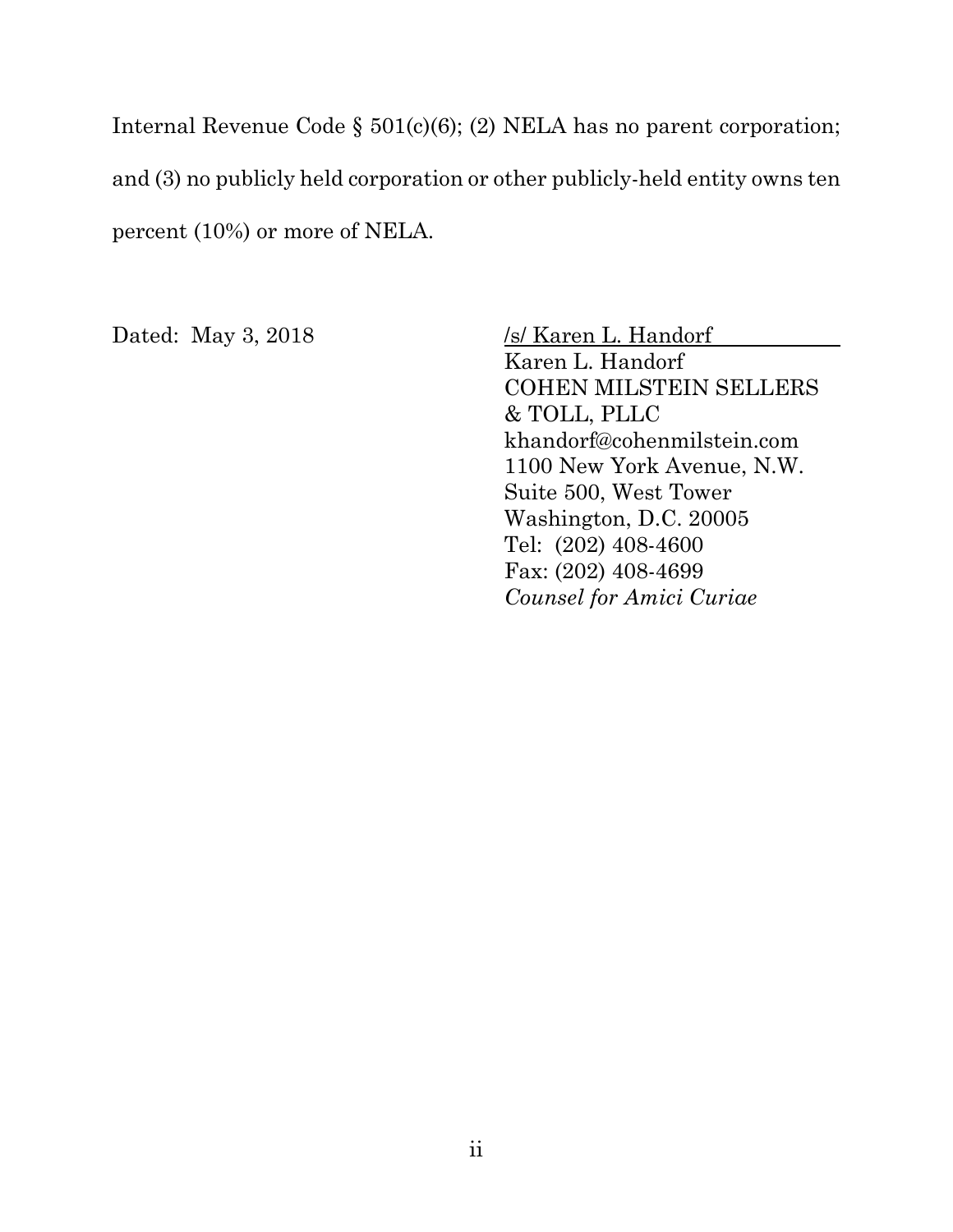# **TABLE OF CONTENTS**

| $\mathbf{I}$ . | Congress Intended Persons To Be Liable As Fiduciaries                                                                                                                    |  |
|----------------|--------------------------------------------------------------------------------------------------------------------------------------------------------------------------|--|
| II.            | The Contract Between Anthem and the Plans Allows<br>Anthem to Choose a Service Provider and Contract for<br>Services to be Paid for by the Plans and their Participants, |  |
| III.           | ESI is a Fiduciary Because It Had Discretion to Determine                                                                                                                |  |
| 21             |                                                                                                                                                                          |  |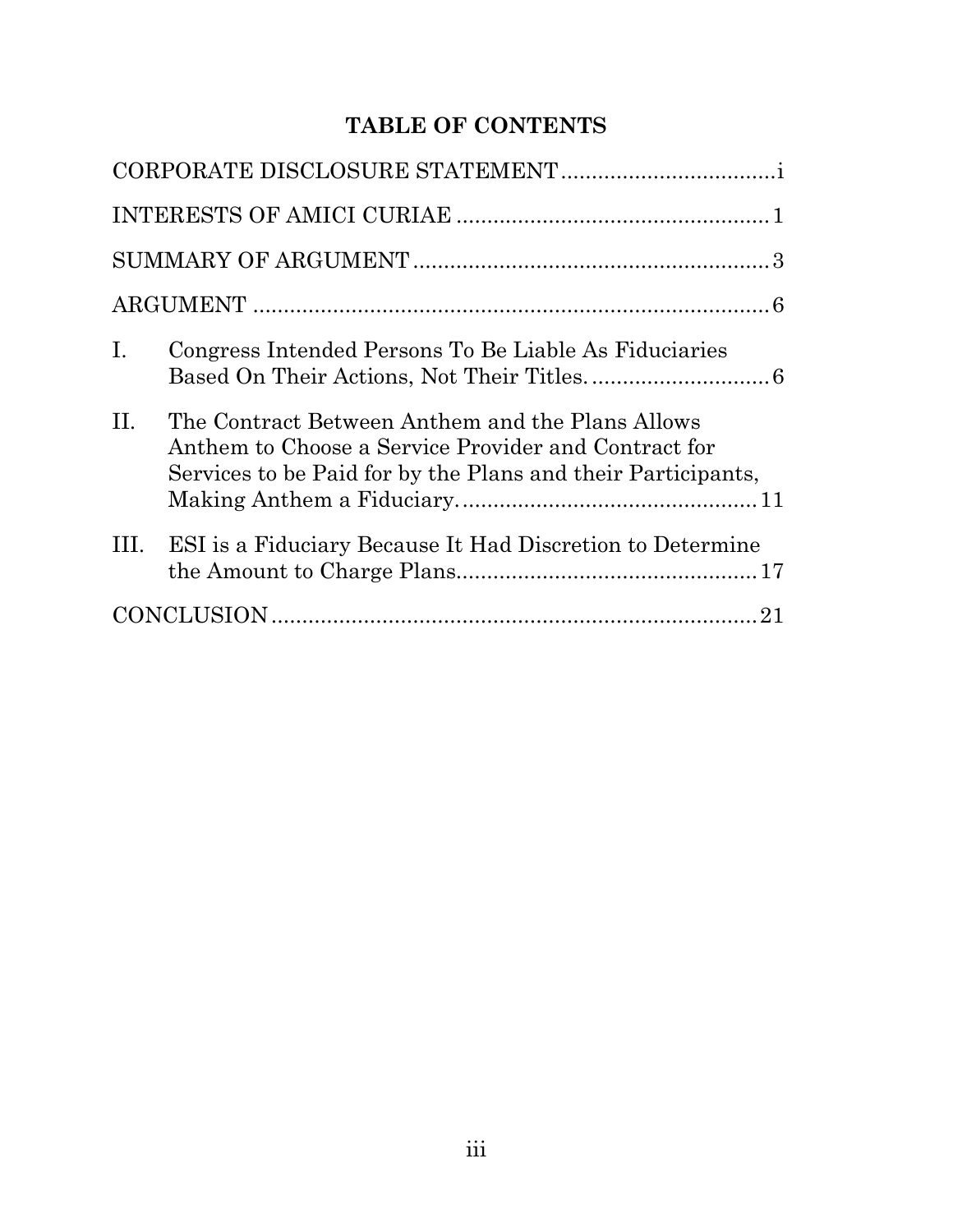# **TABLE OF AUTHORITIES**

# **Page(s)**

# **CASES**

| Am. Med. Ass'n v. United HealthCare Corp.,<br>No. 00 CIV. 2800 (LMM), 2007 WL 1771498 (S.D.N.Y. |
|-------------------------------------------------------------------------------------------------|
| Amato v. Western Union Int'l, Inc.,                                                             |
| In re Beacon Assocs. Litig.,                                                                    |
| Bernhard v. Cent. Parking Sys. of New York, Inc.,                                               |
| Blatt v. Marshall & Lassman,                                                                    |
| Chao v. Docster,<br>No. 3:01-CV-827(NAM/DEP), 2006 WL 1593521 (N.D.N.Y.                         |
| Charters v. John Hancock Life Ins. Co.,                                                         |
| CIGNA Corp. v. Amara,                                                                           |
| Donovan v. Mercer,                                                                              |
| Ed Miniat, Inc. v. Globe Life Ins. Grp., Inc.,                                                  |
| Edmonson v. Lincoln Nat. Life Ins. Co.,                                                         |
| Everson v. Blue Cross & Blue Shield of Ohio,                                                    |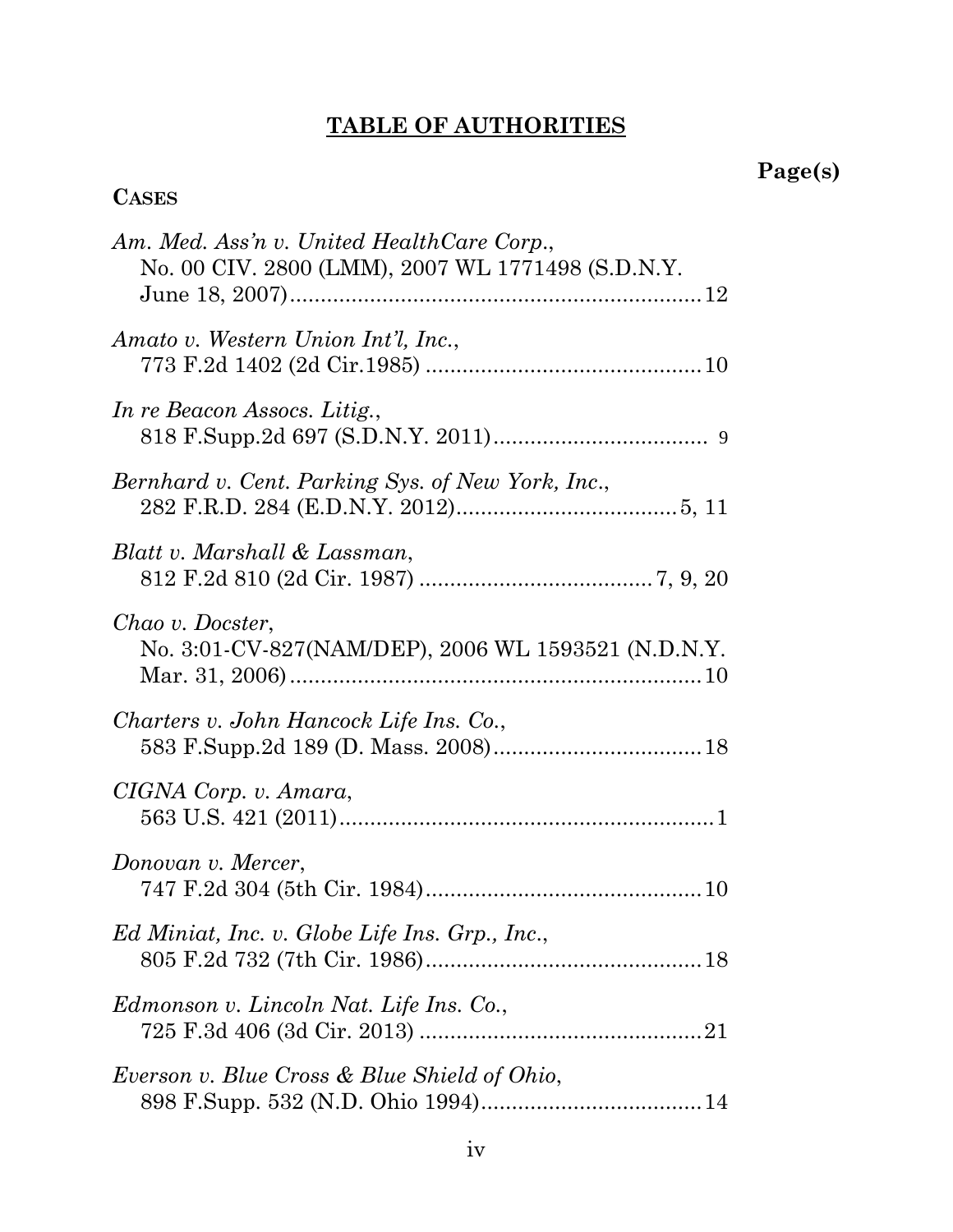| In re Express Scripts, Inc.,                                                                 |
|----------------------------------------------------------------------------------------------|
| F.H. Krear & Co. v. Nineteen Named Trustees,                                                 |
| Fletcher v. Convergex Grp., L.L.C.,                                                          |
| Fort Halifax Packing Co. v. Coyne,                                                           |
| Frommert v. Conkright,                                                                       |
| Glanton ex rel. ALCOA Prescription Drug Plan v.<br>AdvancePCS Inc.,                          |
| LaRue v. DeWolff, Boberg & Assocs.,                                                          |
| Lockheed Corp. v. Spink,                                                                     |
| Lopresti v. Terwilliger,                                                                     |
| Mason Tenders Dist. Council Pension Fund v. Messera,                                         |
| Mass. Mut. Life Ins. Co. v. Russell,                                                         |
| Mertens v. Hewitt Assocs.,                                                                   |
| Negron v. CIGNA Health and Life Ins.,<br>No. 3:16CV11702, 2018 WL 1258837 (D. Conn. Mar. 12, |
|                                                                                              |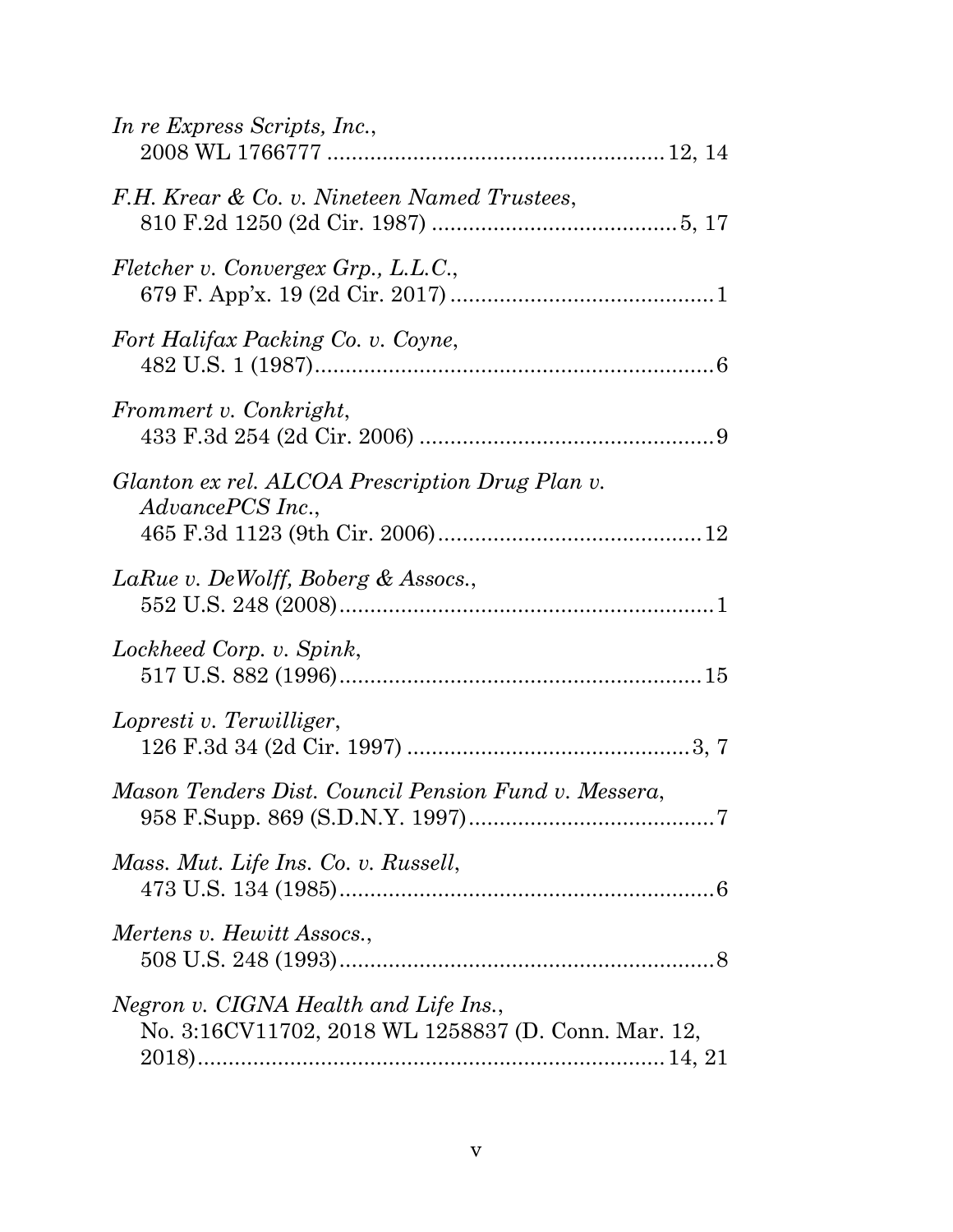| Osberg v. Foot Locker, Inc.,                                                                                           |
|------------------------------------------------------------------------------------------------------------------------|
| Pegram v. Herdrich,                                                                                                    |
| <i>Rispler v. Sol Spitz Co.,</i><br>No. 04 Civ. 1323, 2007 WL 1926531 (E.D.N.Y. June 06,                               |
| Sixty-Five Sec. Plan v. Blue Cross & Blue Shield of Greater<br>New York,<br>583 F.Supp. 380 (S.D.N.Y. 1984) 15, 18, 20 |
| Smith v. Local 819 I.B.T. Pension Plan,                                                                                |
| United States v. Glick,                                                                                                |
| United States v. King,<br>No. 10 CR. 122 JGK, 2011 WL 1630676 (S.D.N.Y. Apr. 27,                                       |
| United Teamster Fund v. MagnaCare Admin. Servs., LLC,                                                                  |
| Varity Corp. v. Howe,                                                                                                  |
| <b>STATUTES</b>                                                                                                        |
|                                                                                                                        |
|                                                                                                                        |
|                                                                                                                        |
|                                                                                                                        |
|                                                                                                                        |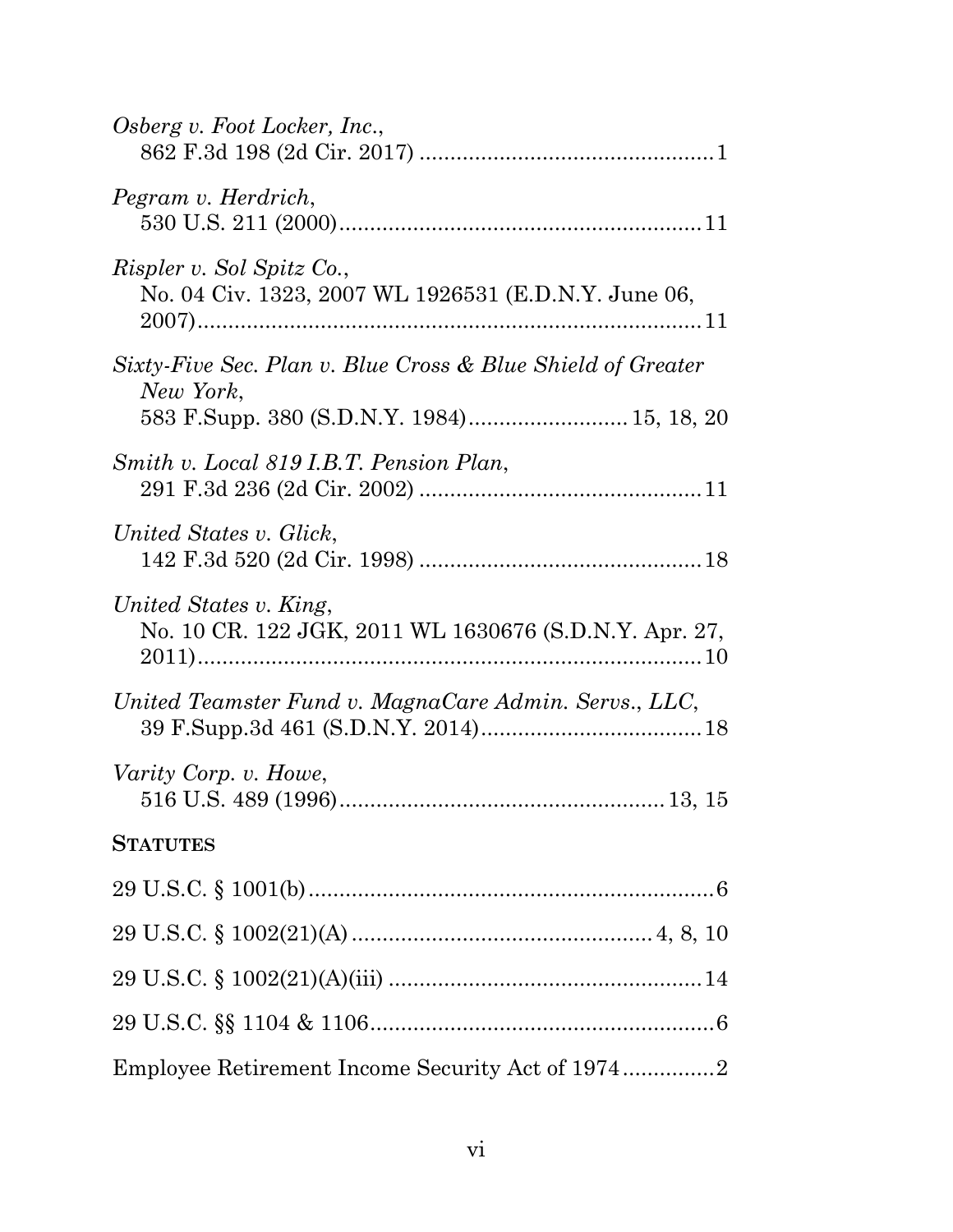| Employee Retirement Income Security Act of 1974 (ERISA),                      |
|-------------------------------------------------------------------------------|
|                                                                               |
|                                                                               |
|                                                                               |
| JOHN H. LANGBEIN, ET AL., PENSION AND EMPLOYEE BENEFIT                        |
|                                                                               |
| <b>OTHER AUTHORITIES</b>                                                      |
|                                                                               |
|                                                                               |
|                                                                               |
| http://www.csrxp.org/wp-<br>content/uploads/2016/04/CSRxP_Facts-of-Rising-Rx- |
| $\textbf{https://www.pcmanet.org/our-industry/13}$                            |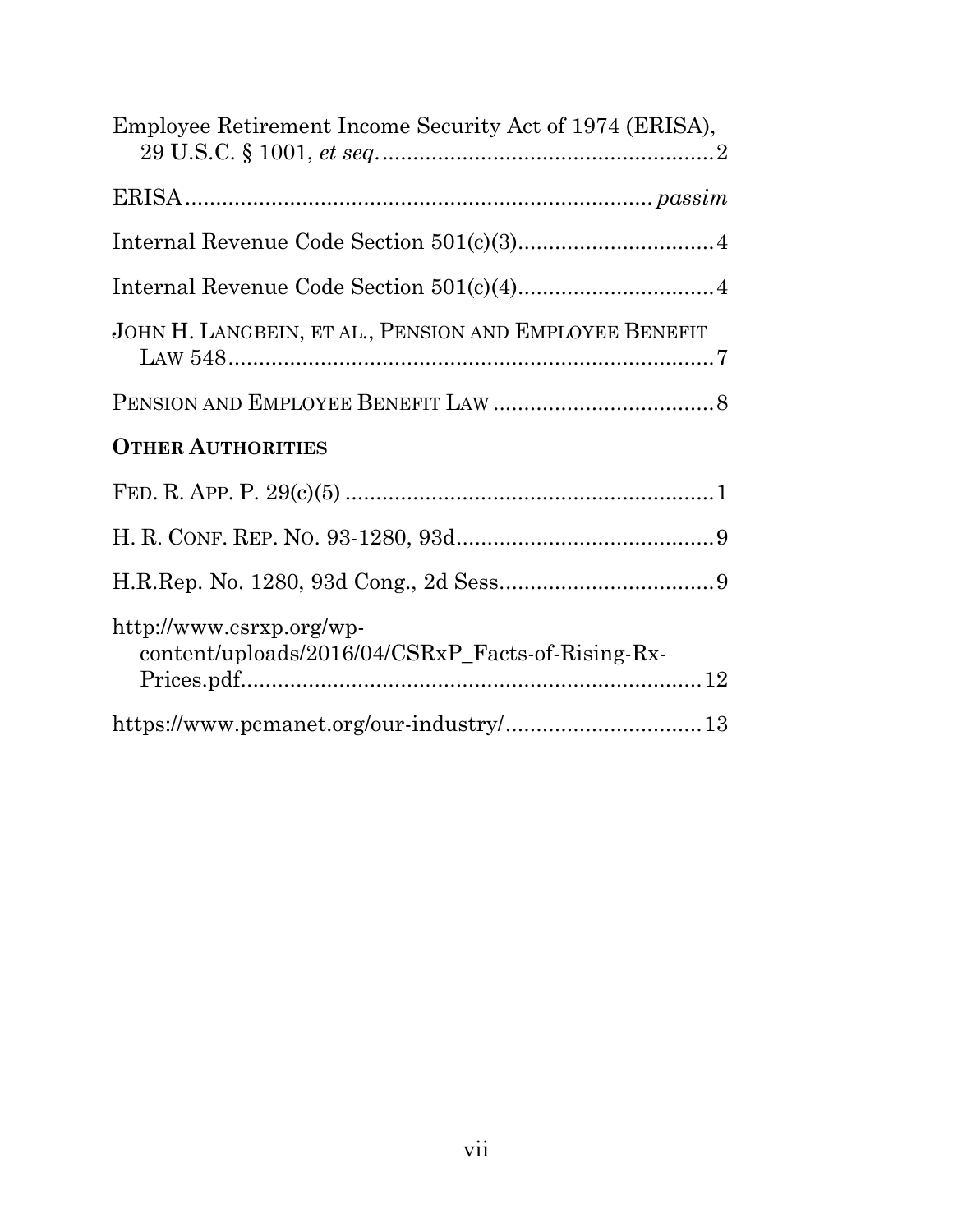#### **INTERESTS OF AMICI CURIAE1**

AARP is the nation's largest nonprofit, nonpartisan organization dedicated to empowering Americans 50 and older to choose how they live as they age. With nearly 38 million members and offices in every state, the District of Columbia, Puerto Rico, and the U.S. Virgin Islands, AARP works to strengthen communities and advocate for what matters most to families, with a focus on health security, financial stability, and personal fulfillment. AARP's charitable affiliate, AARP Foundation, works to end senior poverty by helping vulnerable older adults build economic opportunity and social connectedness.

AARP and AARP Foundation, through participation as amici curiae in state and federal courts,2 seek to protect older Americans' pension, health, and other benefit rights guaranteed under the Employee

 $\overline{a}$ 

Amici certify that no party or party's counsel authored this brief in whole or in part, or contributed money that was intended to fund the brief's preparation or submission, and further certifies that no person, other than amici, contributed money intended to prepare or submit this brief. FED. R. APP. P. 29(c)(5). Counsel for both parties have consented to the filing of this brief.

<sup>2</sup>*E.g.*, *CIGNA Corp. v. Amara*, 563 U.S. 421 (2011); *LaRue v. DeWolff, Boberg & Assocs.*, 552 U.S. 248 (2008); *Osberg v. Foot Locker, Inc*., 862 F.3d 198 (2d Cir. 2017); *Fletcher v. Convergex Grp., L.L.C*., 679 F. App'x. 19 (2d Cir. 2017).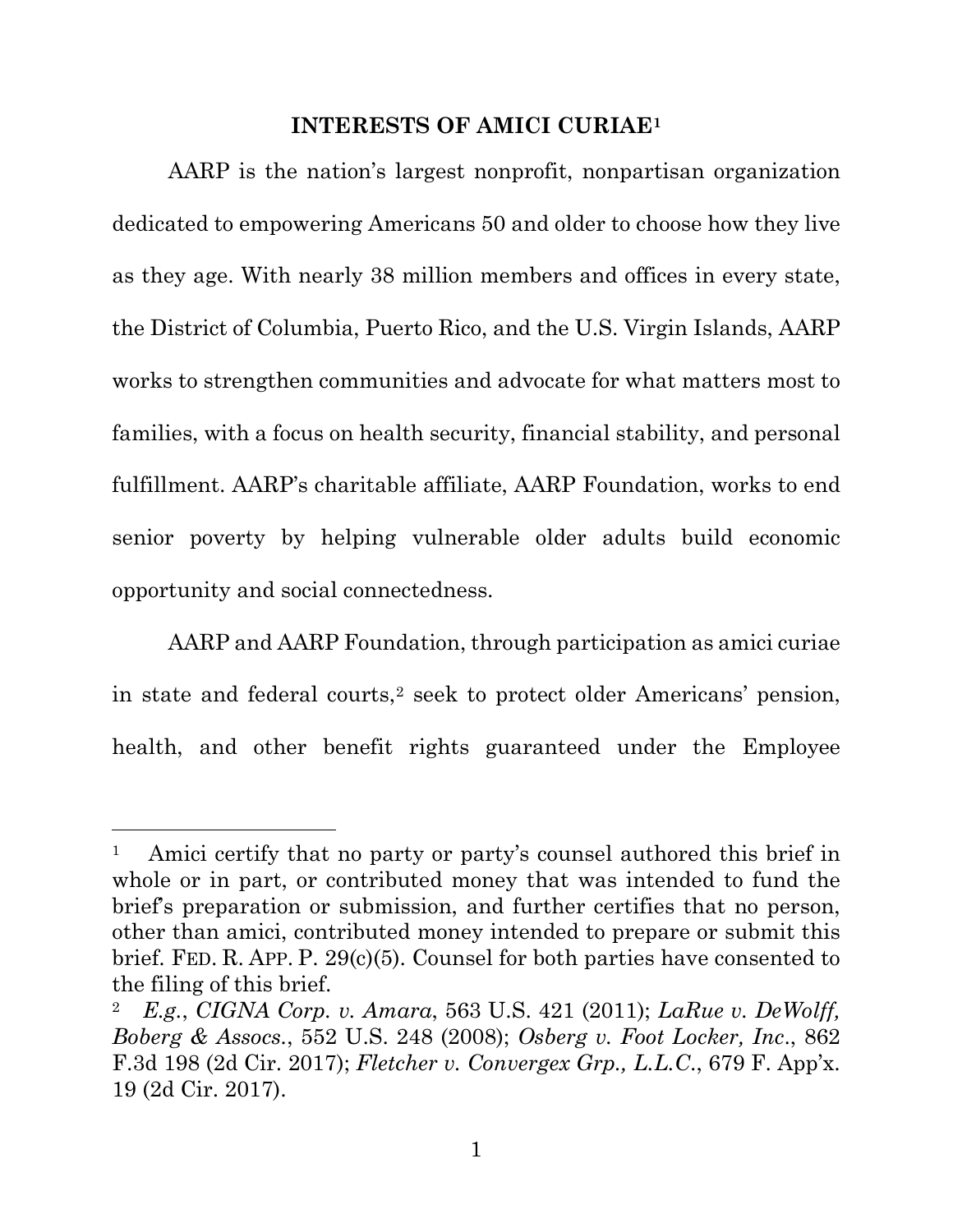Retirement Income Security Act of 1974 (ERISA), 29 U.S.C. § 1001, *et seq*. One of those objectives is to ensure that participants receive affordable and accessible health benefits that they have been promised in accordance with the protections of the Employee Retirement Income Security Act of 1974 ("ERISA"). 29 U.S.C. §§ 1001, *et seq*. The quality of the lives of these workers in retirement depends substantially on their ability to obtain those health benefits that they have been promised and to ensure that fiduciaries prudently and loyally manage and administer participants' health plans.

NELA is the largest professional membership organization in the country, comprising lawyers who represent workers in labor, employment, and civil rights disputes. Founded in 1985, NELA advances employee rights and serves lawyers who advocate for equality and justice in the American workplace. NELA and its 69 circuit, state, and local affiliates have membership of over 4,000 attorneys committed to working on behalf of those who have been treated unlawfully in the workplace. NELA's members litigate daily in every circuit, affording NELA a unique perspective on how the principles announced by the courts in employment cases actually play out on the ground. NELA strives to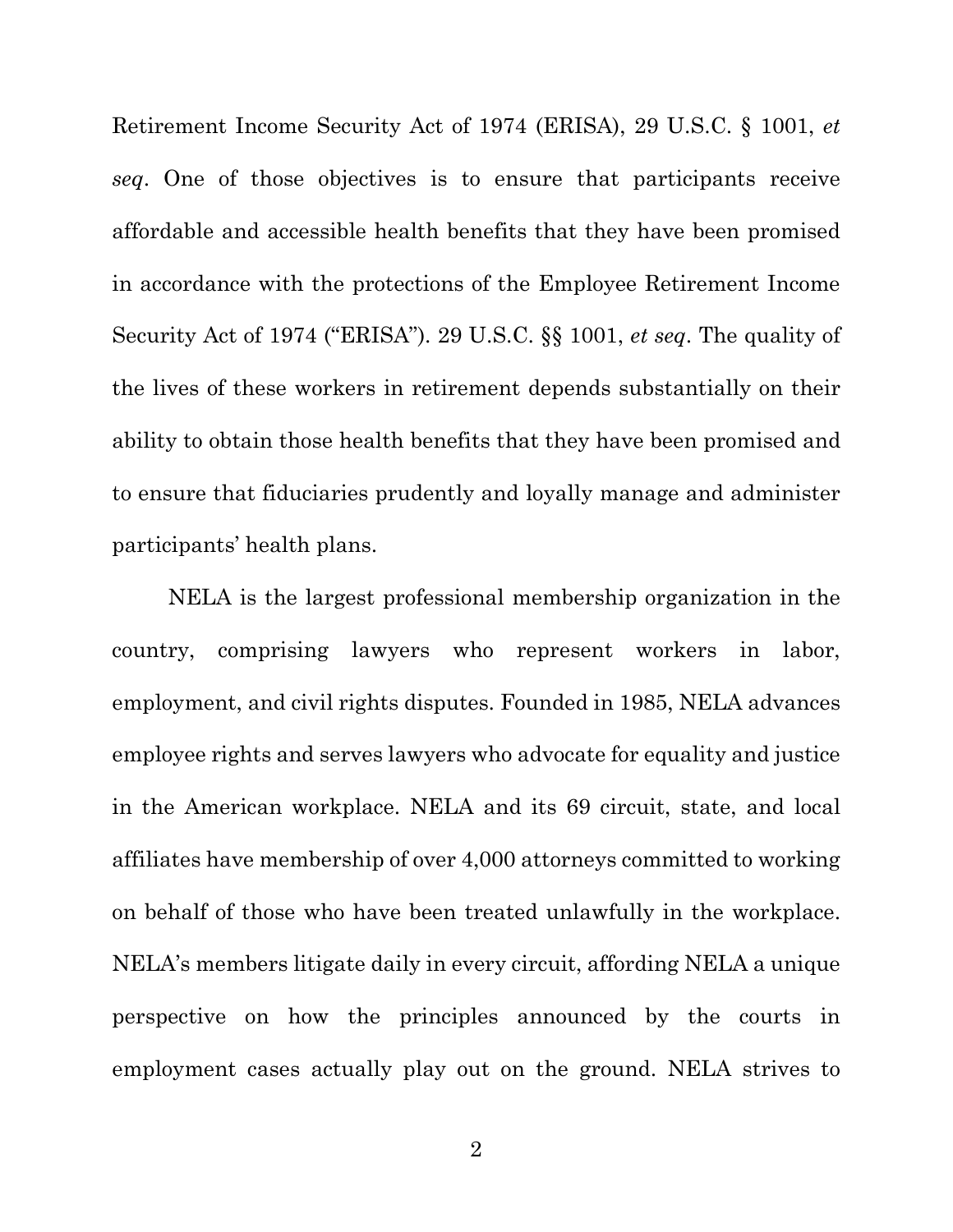protect the rights of its members' clients and regularly supports precedent-setting litigation affecting the rights of individuals in the workplace.

This case presents the issue of whether a third-party administrator that has discretionary authority over management of the Plans' prescription drug program and the plan assets used to pay for prescription-drug benefits, is a fiduciary. The case also presents the issue of whether a pharmacy benefit manager that has been delegated broad discretion to set prescription drug prices, was a fiduciary because, among other things, it set its own compensation. Amici submit this brief because the decision below failed to ensure that fiduciaries prudently and loyally manage participants' benefit programs, including the price plans and participants pay for prescription drug benefits. Resolution of the issues in this case will have a significant impact on the price plan participants and beneficiaries pay for their health care benefits.

#### **SUMMARY OF ARGUMENT**

Under ERISA's broad, functional definition of fiduciary, *Lopresti v. Terwilliger*, 126 F.3d 34, 40 (2d Cir. 1997), persons are fiduciaries to the extent they, among other things, exercise discretion in managing the plan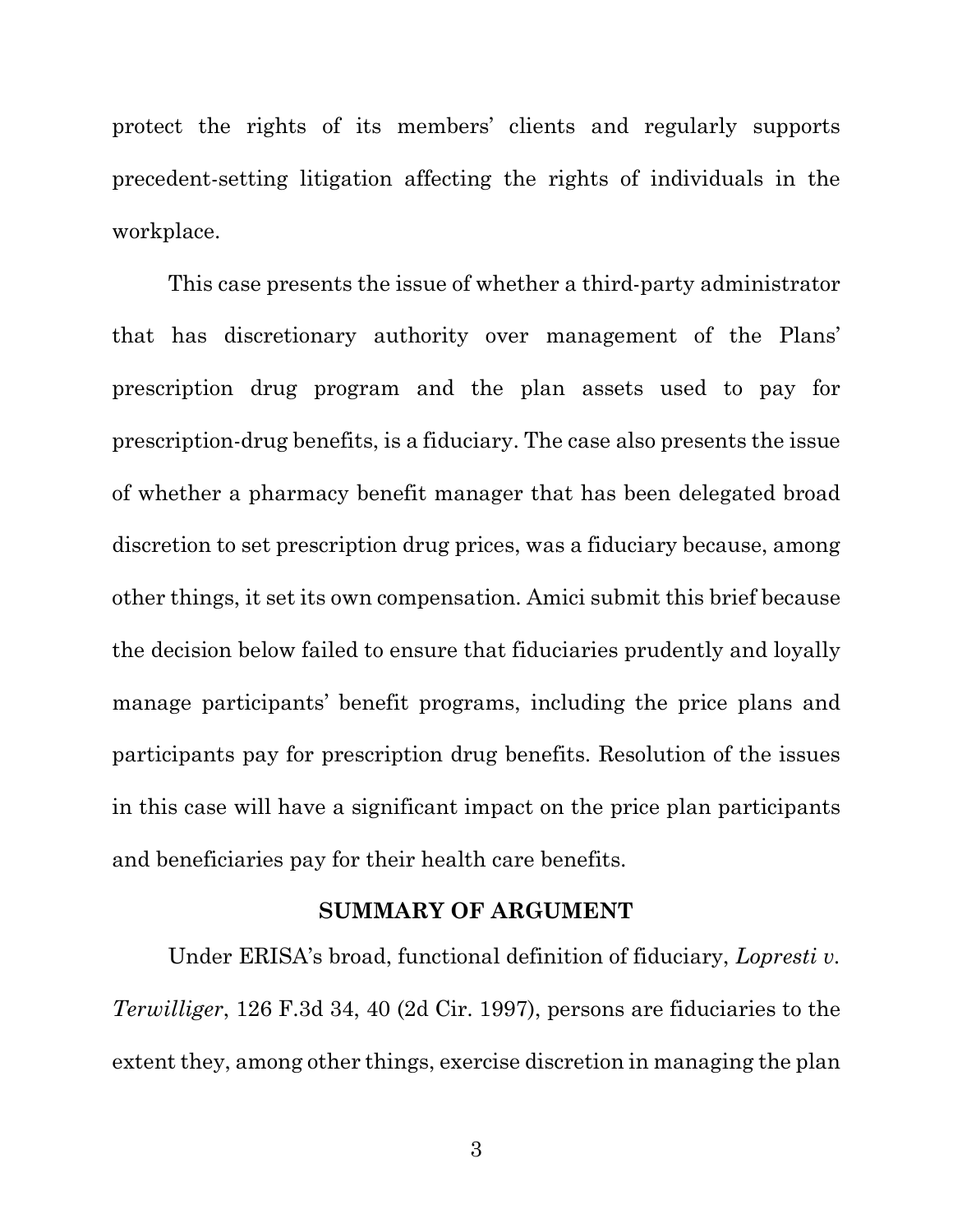or exercise authority or control with respect to plan assets. 29 U.S.C. § 1002(21)(A). In order to determine whether and to what extent a person is a fiduciary, a court must engage in a fact-intensive inquiry that generally cannot be determined at the pleading stage. *See, e.g. Bernhard v. Cent. Parking Sys. of New York, Inc*., 282 F.R.D. 284, 288 (E.D.N.Y. 2012).

The Plaintiffs adequately alleged that Anthem was a fiduciary because the contract between the Plaintiff Plans and Anthem gave Anthem broad discretion to determine prescription drug prices, including complete discretion to select a pharmacy benefit manager ("PBM") and to negotiate the terms of an agreement under which the PBM would provide prescription drug benefits to Plan participants and beneficiaries. These functions were a critical part of plan administration. The district court erred by treating the selection of a PBM as a business decision. In the case of self-insured plans, the money Anthem paid out for pharmacy benefits was paid directly by the Plans, not out of Anthem's own assets.3

l

<sup>3</sup> This brief focuses on the self-insured plans, but nothing in it should be construed as suggesting that the claims of insured participants do not have merit. An insurance contract is itself a plan asset. *See Faber v. Metropolitan Life Ins. Co.*, 648 F. 3d 98, 102 (2d Cir. 2011) (deferring to Department of Labor's views that plan assets will include any property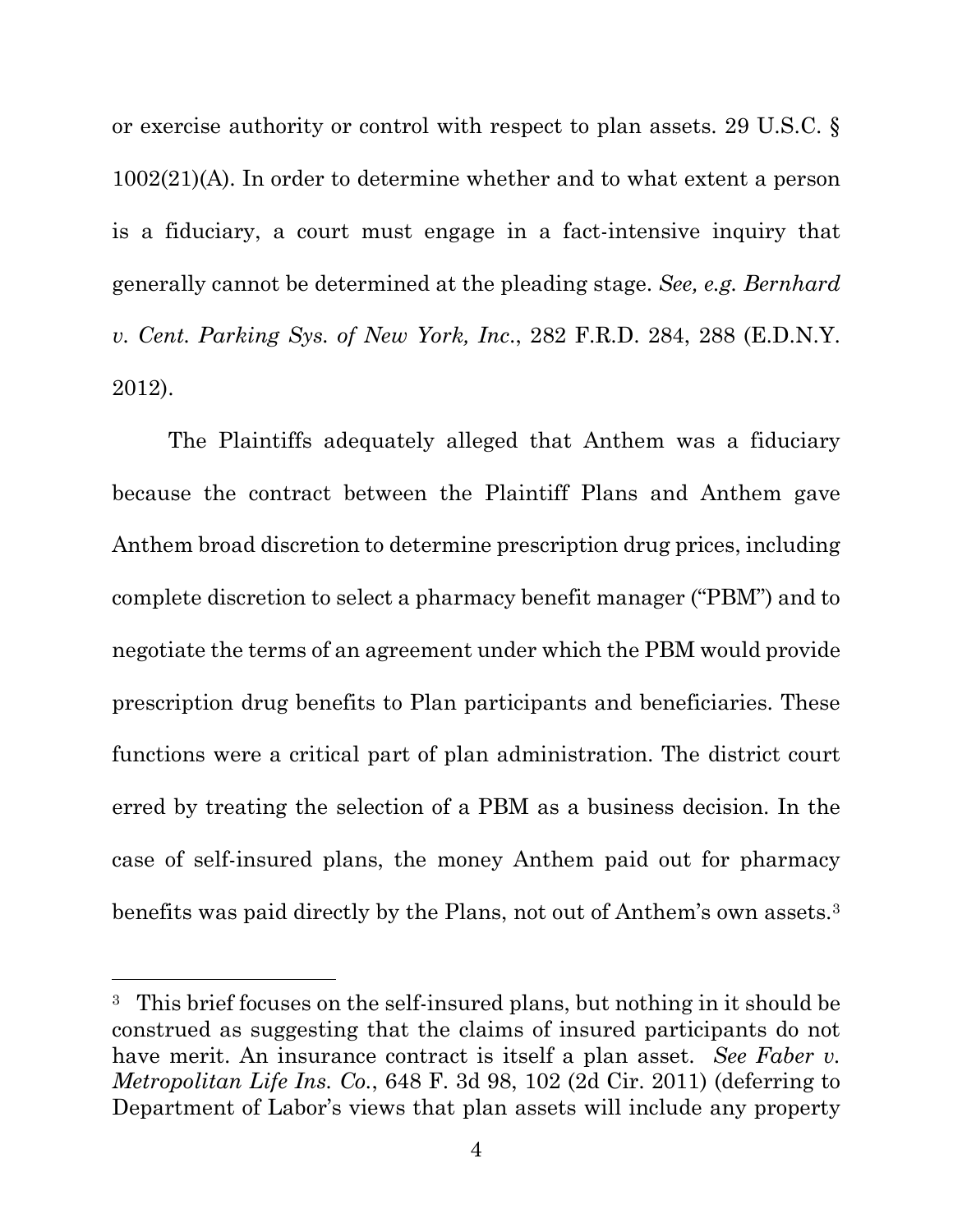The district court further erred by comparing Anthem's activities to those of a plan sponsor determining which benefits to offer to its employees. Anthem was not the plan sponsor but was instead retained by the Plans to provide pharmacy benefit services for a fee. Holding that Anthem is not liable for its alleged imprudent and disloyal selection of ESI as a pharmacy benefit manager deprives plan sponsors of their ability to control costs, a critical factor in deciding what benefits to offer and whether to offer them at all.

The Plaintiffs also adequately alleged that ESI was a fiduciary because it controlled the factors that determine the amount of its compensation. *See F.H. Krear & Co. v. Nineteen Named Trustees*, 810 F.2d 1250, 1259 (2d Cir. 1987). Here, the PBM contract granted ESI discretion over how much the Plans and their participants paid for prescription medication, including an unidentified "competitive benchmark" standard for prices. Because the factual allegations, taken as true, establish that ESI had discretion over the prices it charged

 $\overline{a}$ 

in which the plan has a beneficial ownership interest including contracts). Under certain circumstances, the insurance contract may give the insurer sufficient discretion with respect to its terms that the insurer becomes a fiduciary.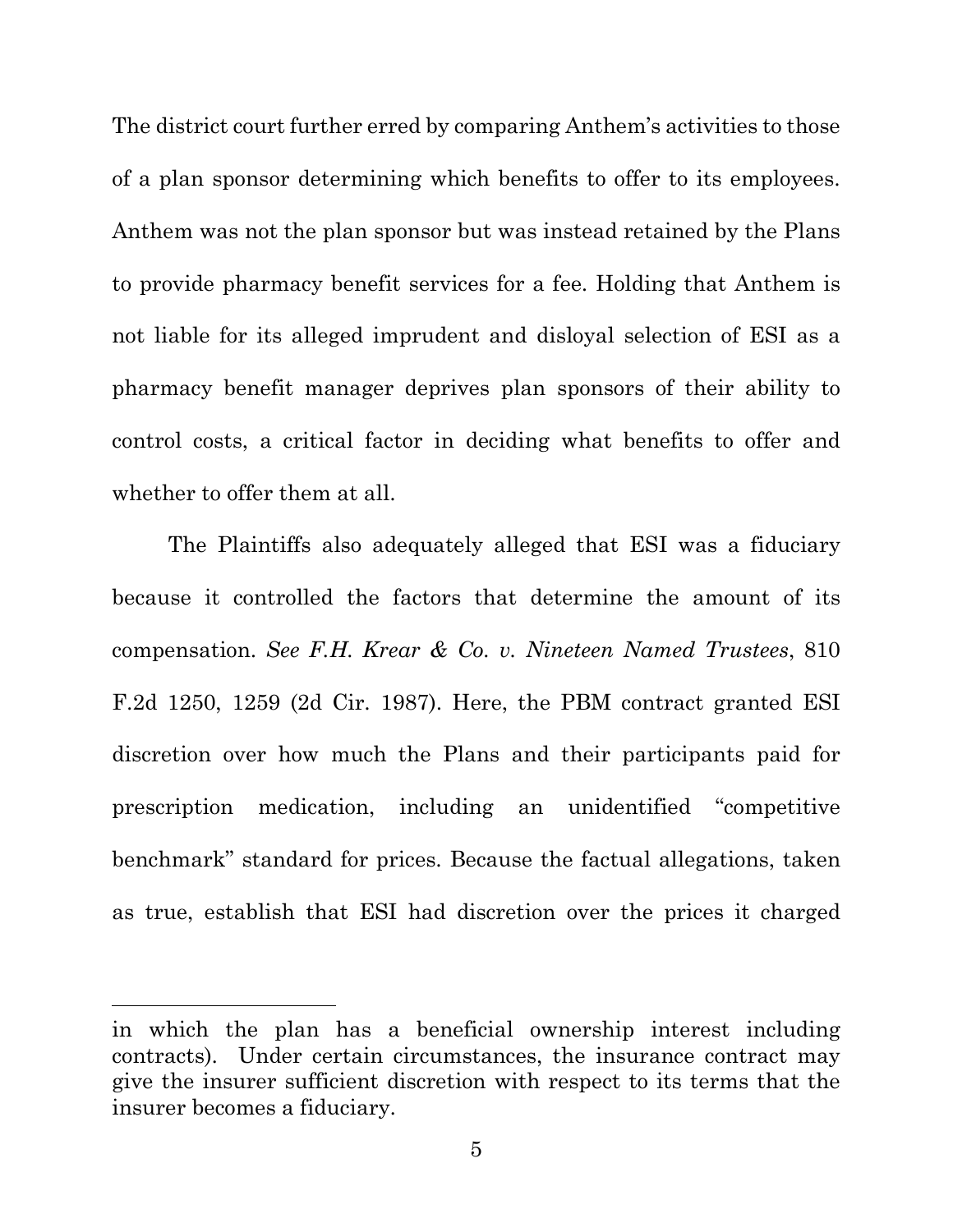through management of the Plan's pharmacy benefits, the allegations against ESI should not have been dismissed.

#### **ARGUMENT**

## **I. CONGRESS INTENDED PERSONS TO BE LIABLE AS FIDUCIARIES BASED ON THEIR ACTIONS, NOT THEIR TITLES.**

Congress enacted ERISA over 40 years ago to "protect . . . participants in employee benefit plans and their beneficiaries, . . . by establishing standards of conduct, responsibility, and obligation for fiduciaries of employee benefit plans." 29 U.S.C. § 1001(b); *see Fort Halifax Packing Co. v. Coyne*, 482 U.S. 1, 15 (1987) ("ERISA's fiduciary standards 'will prevent abuses of the special responsibilities borne by those dealing with plans.'"). To that end, Congress imposed a federal fiduciary regime applicable to the management of both pension and welfare benefit plans to eliminate abuses and mismanagement of plans. 29 U.S.C. §§ 1104 & 1106; *Mass. Mut. Life Ins. Co. v. Russell*, 473 U.S. 134, 140 n.8 (1985) ("[T]he crucible of congressional concern was misuse and mismanagement of plan assets by plan administrators and that ERISA was designed to prevent these abuses in the future").

ERISA imposes stringent fiduciary standards not only on those who are named as fiduciaries in plan documents, but also on a broad range of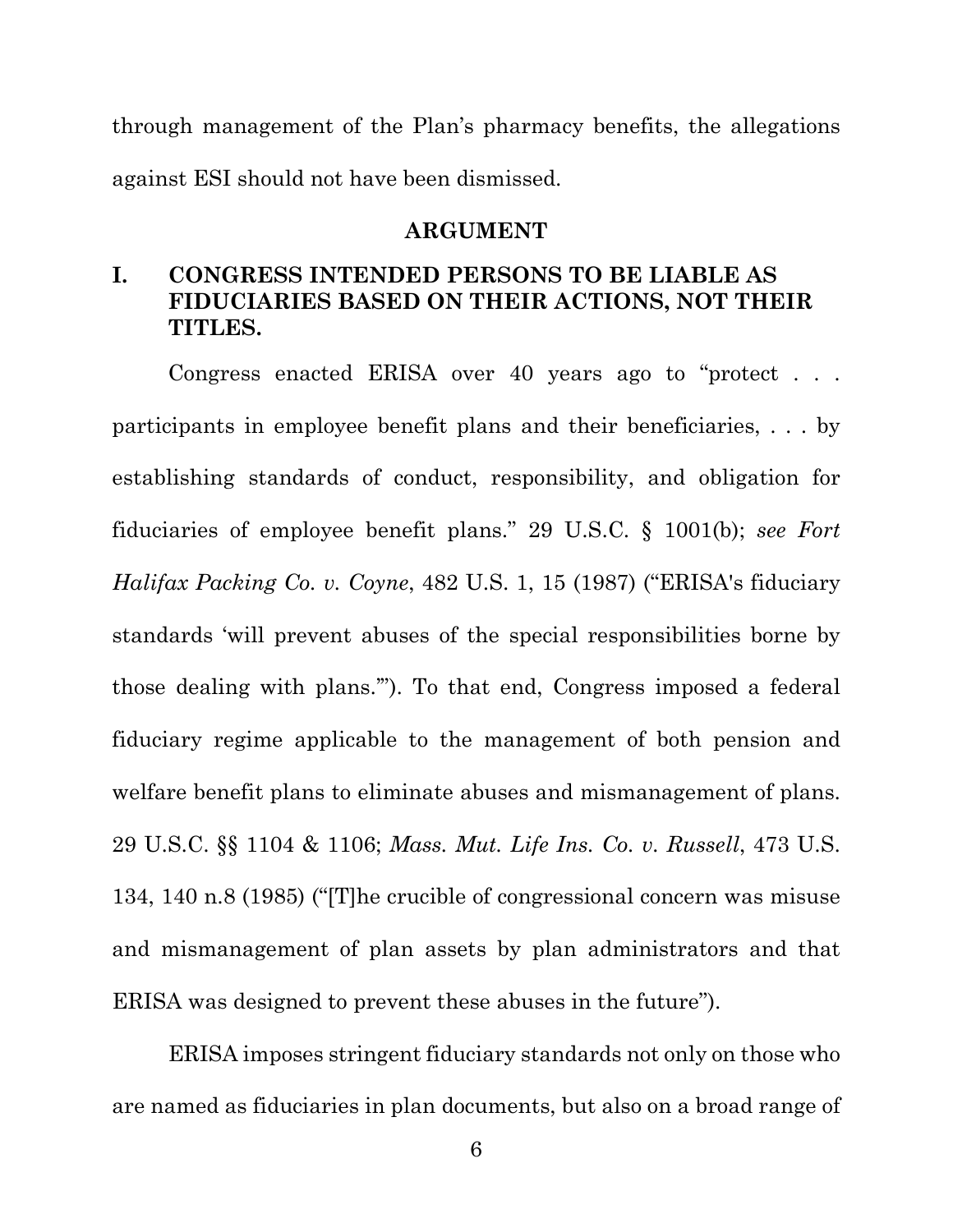persons that have the authority to manage plans or to manage or control plan assets, as well as those who have discretionary authority or responsibility in the management of a plan. Indeed, the number of entities that may have such authority can be "wide-ranging as ERISA also permits the dispersion of fiduciary functions among multiple fiduciary service providers." *See* JOHN H. LANGBEIN, ET AL., PENSION AND EMPLOYEE BENEFIT LAW 548 (Robert C. Clark, et al. eds., 5th ed.). Thus, to reach these service providers and ensure further protections for plan participants, ERISA utilizes a broad and functional definition of fiduciary. *See LoPresti v. Terwilliger,* 126 F.3d 34, 40 (2d Cir. 1997) ("As this Court has recognized, Congress intended ERISA's definition of fiduciary 'to be broadly construed.'"); *Blatt v. Marshall & Lassman,* 812 F.2d 810, 812 (2d Cir. 1987) (same); *Mason Tenders Dist. Council Pension Fund v. Messera*, 958 F.Supp. 869, 881 (S.D.N.Y. 1997) (stating that "[u]nlike the common law definition under which fiduciary status is determined by virtue of the position a person holds, ERISA's definition is functional").

A person can acquire fiduciary status in three ways: (1) exercising discretionary authority or control over management of the plan or

7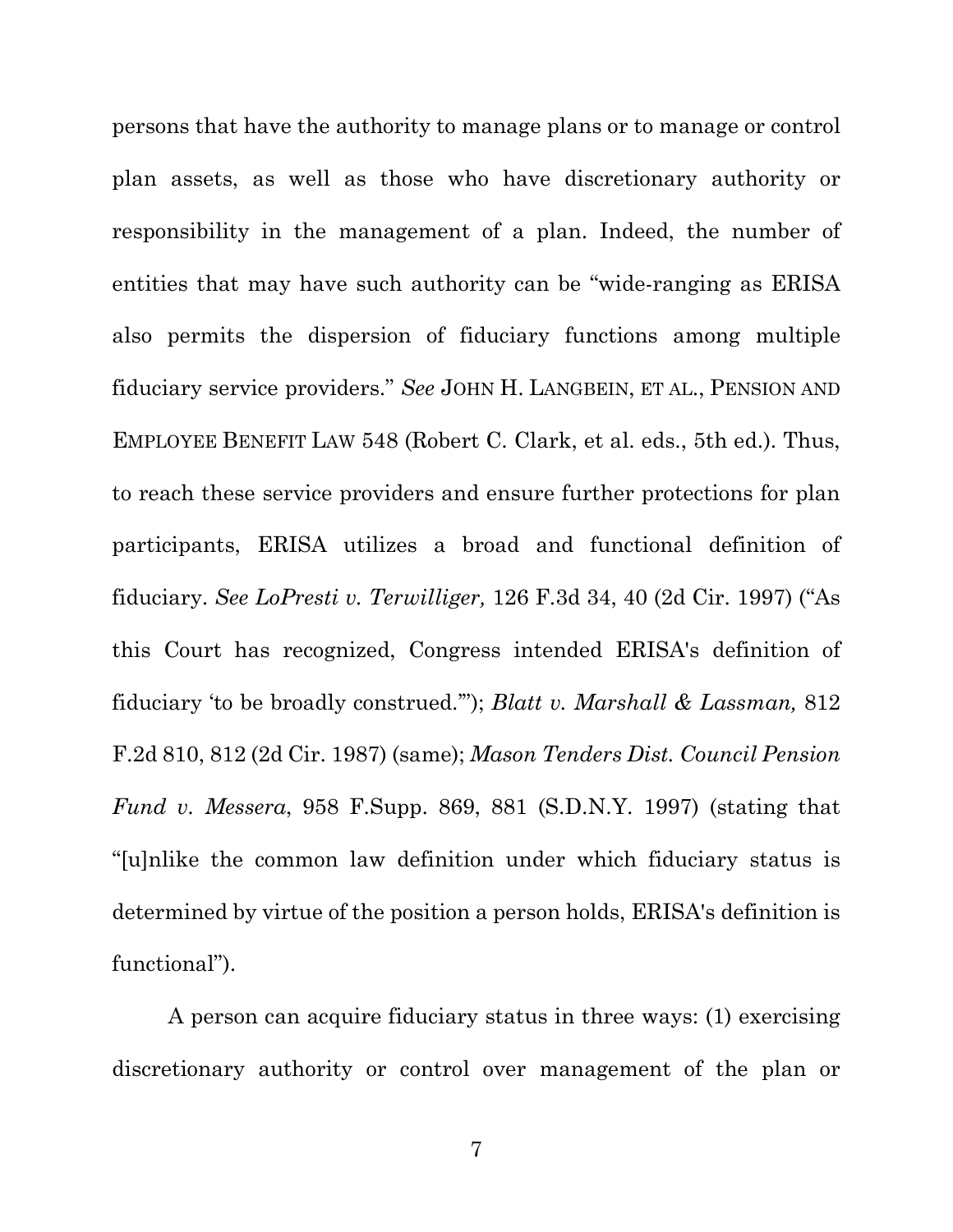exercising control over disposition or management of plan assets; (2) rendering investment advice for a fee; or (3) exercising discretionary authority in plan administration. 29 U.S.C.  $\S$  1002(21)(A).<sup>4</sup> As the Supreme Court recognized: "ERISA [] defines 'fiduciary' not in terms of formal trusteeship, but in *functional* terms of control and authority over the plan, *see* 29 U.S.C. § 1002(21)(A), thus expanding the universe of persons subject to fiduciary duties." *Mertens v. Hewitt Assocs.*, 508 U.S. 248, 262 (1993) (emphasis in original); *see* LANGBEIN et al., PENSION AND EMPLOYEE BENEFIT LAW, *supra* p. 9, at 543 ("The multifaceted definition of 'fiduciary' . . . reflects the expectation that a large cast of characters may be at work in administering a pension or welfare benefit plan. The

 $\overline{a}$ 

<sup>4</sup> The statutory language is as follows:

Except as otherwise provided in subparagraph (B), a person is a fiduciary with respect to a plan to the extent (i) he exercises any discretionary authority or discretionary control respecting management of such plan or exercises any authority or control respecting management or disposition of its assets, (ii) he renders investment advice for a fee or other compensation, direct or indirect, with respect to any moneys or other property of such plan, or has any authority or responsibility to do so, or (iii) he has any discretionary authority or discretionary responsibility in the administration of such plan . . . .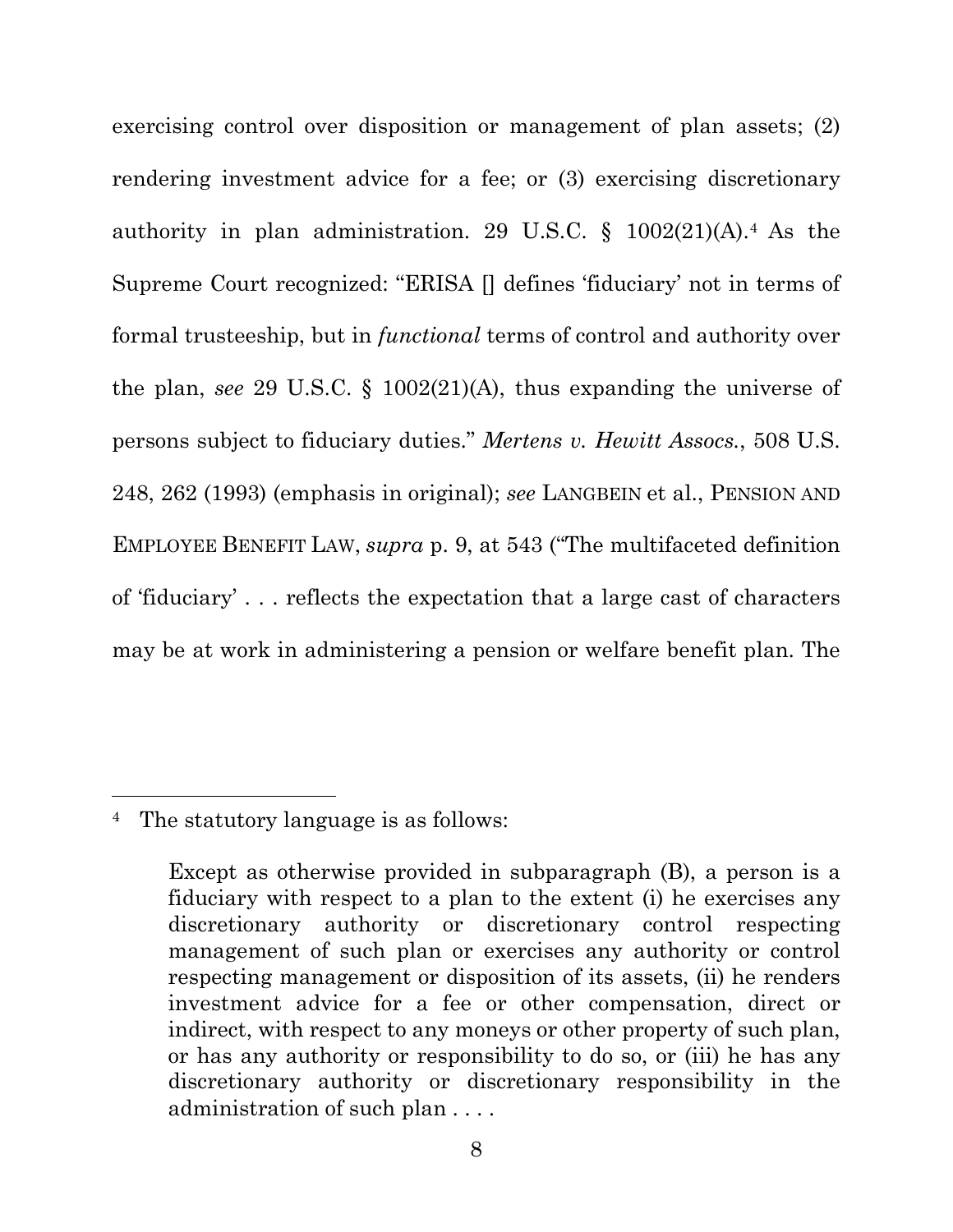definition directs attention away from labels and toward the function of each actor.").

"Fiduciary status under ERISA is to be construed liberally, consistent with ERISA's policies and objectives." *In re Beacon Assocs. Litig.*, 818 F.Supp.2d 697, 706 (S.D.N.Y. 2011) (internal quotations omitted); *Frommert v. Conkright*, 433 F.3d 254, 271 (2d Cir. 2006) (recognizing "Congress's intention that ERISA's definition of fiduciary be broadly construed"). The legislative history unambiguously indicates that Congress anticipated fiduciary status to encompass consultants and advisors, whose special expertise leads them to formulate and act on discretionary judgments while performing administrative functions not otherwise contemplated as fiduciary. H. R. CONF. REP. NO. 93-1280, 93d Cong., 1974 U.S.C.C.A.N. 4639, 5038, 5103 ("[T]he definition includes persons who have authority and responsibility with respect to the matter in question, regardless of their formal title."). As a result, "whether or not an individual or an entity is an ERISA fiduciary must be determined by focusing on the function performed, rather than on the title held." *Blatt*, 812 F.2d at 812 ("Congress intended the term [fiduciary] to be broadly construed. '[T]he definition includes persons who have authority and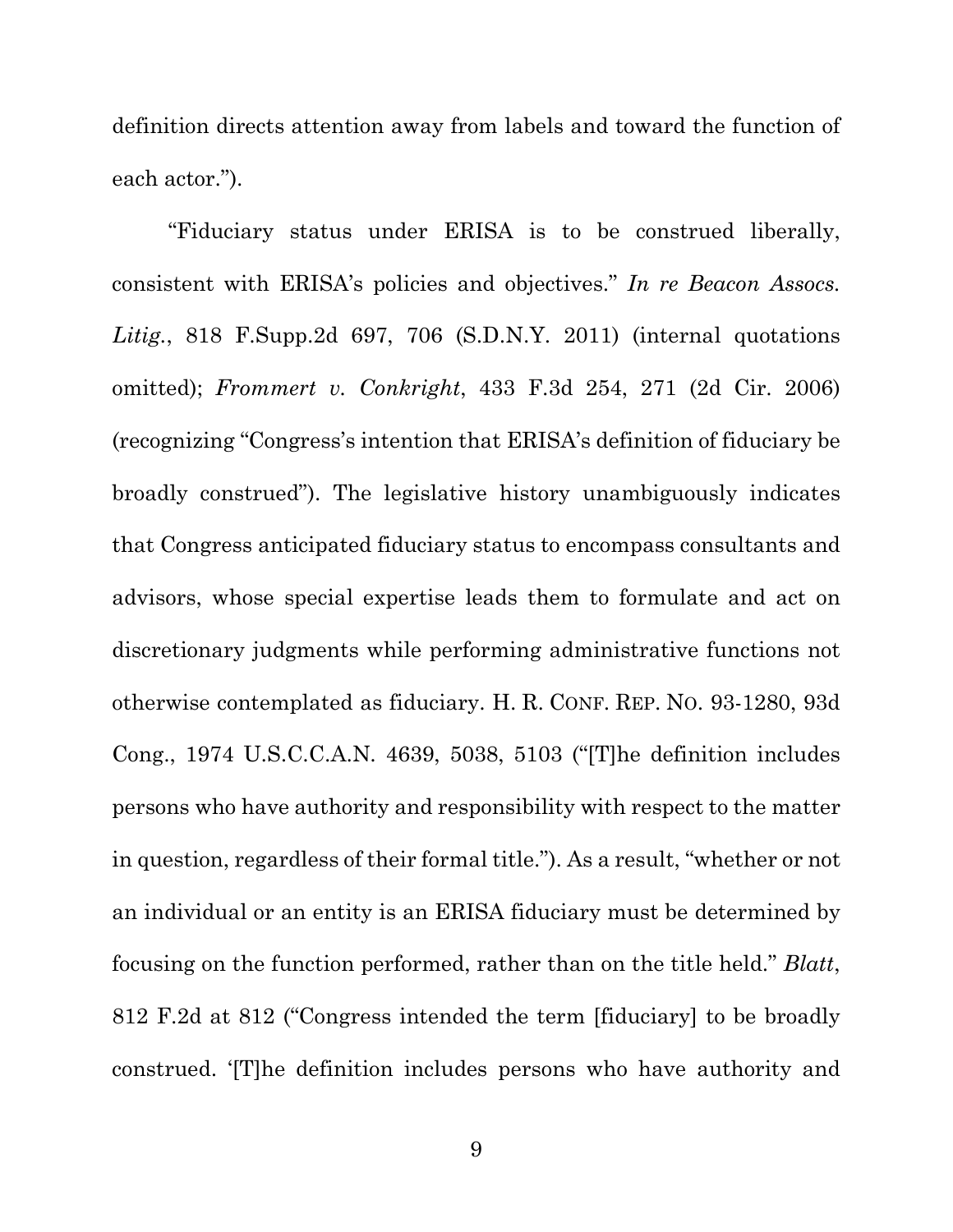responsibility with respect to the matter in question, regardless of their formal title.'") (*citing* H.R.Rep. No. 1280, 93d Cong., 2d Sess., *reprinted in* 1974 U.S. Code Cong. & Ad. News 4639, 5038, 5103);<sup>5</sup> see also Amato *v. Western Union Int'l, Inc.*, 773 F.2d 1402, 1416-17 (2d Cir.1985); *LoPresti*, 126 F.3d at 40 (reversing the district court's finding that a defendant was not a fiduciary, noting that "the district court overlooked the fact that an individual also may be an ERISA fiduciary by, as just stated, 'exercis[ing] any authority or control respecting management or disposition of [plan] assets.'"); *Am. Med. Ass'n v. United HealthCare Corp*., No. 00 CIV. 2800 (LMM), 2007 WL 1771498, at \*24 (S.D.N.Y. June 18, 2007); *Chao v. Docster*, No. 3:01-CV-827(NAM/DEP), 2006 WL 1593521, at \*6 (N.D.N.Y. Mar. 31, 2006)); *United States v. King,* No. 10 CR. 122 JGK, 2011 WL 1630676, at \*2 (S.D.N.Y. Apr. 27, 2011) ("These facts could support a jury finding, at the very least, that the defendant exercised 'authority or control respecting management or disposition' of the Local 147 Funds' assets, and that she was thus a fiduciary of the funds under ERISA.").

l

<sup>&</sup>lt;sup>5</sup> In finding that a defendant was acting as a fiduciary, one circuit court remarked: "if it talks like a duck . . . and walks like a duck . . . , it is a duck." *Donovan v. Mercer,* 747 F.2d 304, 308, 309 (5th Cir. 1984).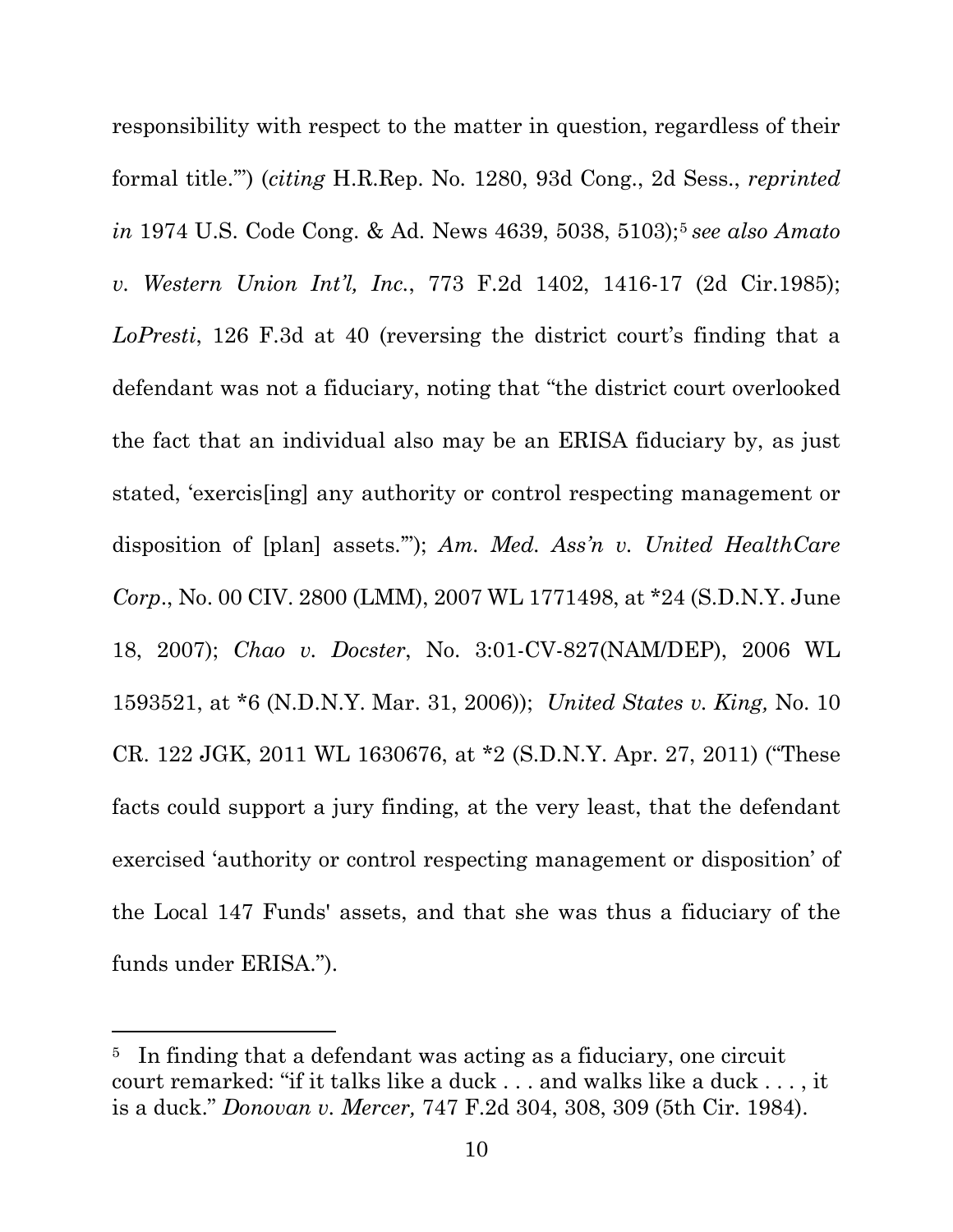In cases concerning a fiduciary's obligations under ERISA, the threshold question is whether some person "was acting as a fiduciary (that is, was performing a fiduciary function) when taking the action subject to complaint." *Pegram v. Herdrich*, 530 U.S. 211, 225-26 (2000). Whether a person is a fiduciary–and to what extent–is a highly factintensive inquiry and generally cannot be determined at the pleading stage. *See, e.g. Bernhard v. Cent. Parking Sys. of New York, Inc*., 282 F.R.D. 284, 288 (E.D.N.Y. 2012) ("[t]he determination of whether a person is a fiduciary is fact-based, and cannot be determined in a motion to dismiss."); *Rispler v. Sol Spitz Co.*, No. 04 Civ. 1323, 2007 WL 1926531, at \*4-5 (E.D.N.Y. June 06, 2007) ("The determination as to when a service provider assumes de facto control is fact-intensive: persons or entities who are not identified as fiduciaries can be de facto fiduciaries if they have discretionary authority over assets in an ERISA plan."); *Smith v. Local 819 I.B.T. Pension Plan*, 291 F.3d 236, 241 (2d Cir. 2002) (finding that a complaint could survive a motion to dismiss based on the bare allegation that a defendant was a fiduciary).

## **II. THE CONTRACT BETWEEN ANTHEM AND THE PLANS ALLOWS ANTHEM TO CHOOSE A SERVICE PROVIDER AND CONTRACT FOR SERVICES TO BE PAID FOR BY**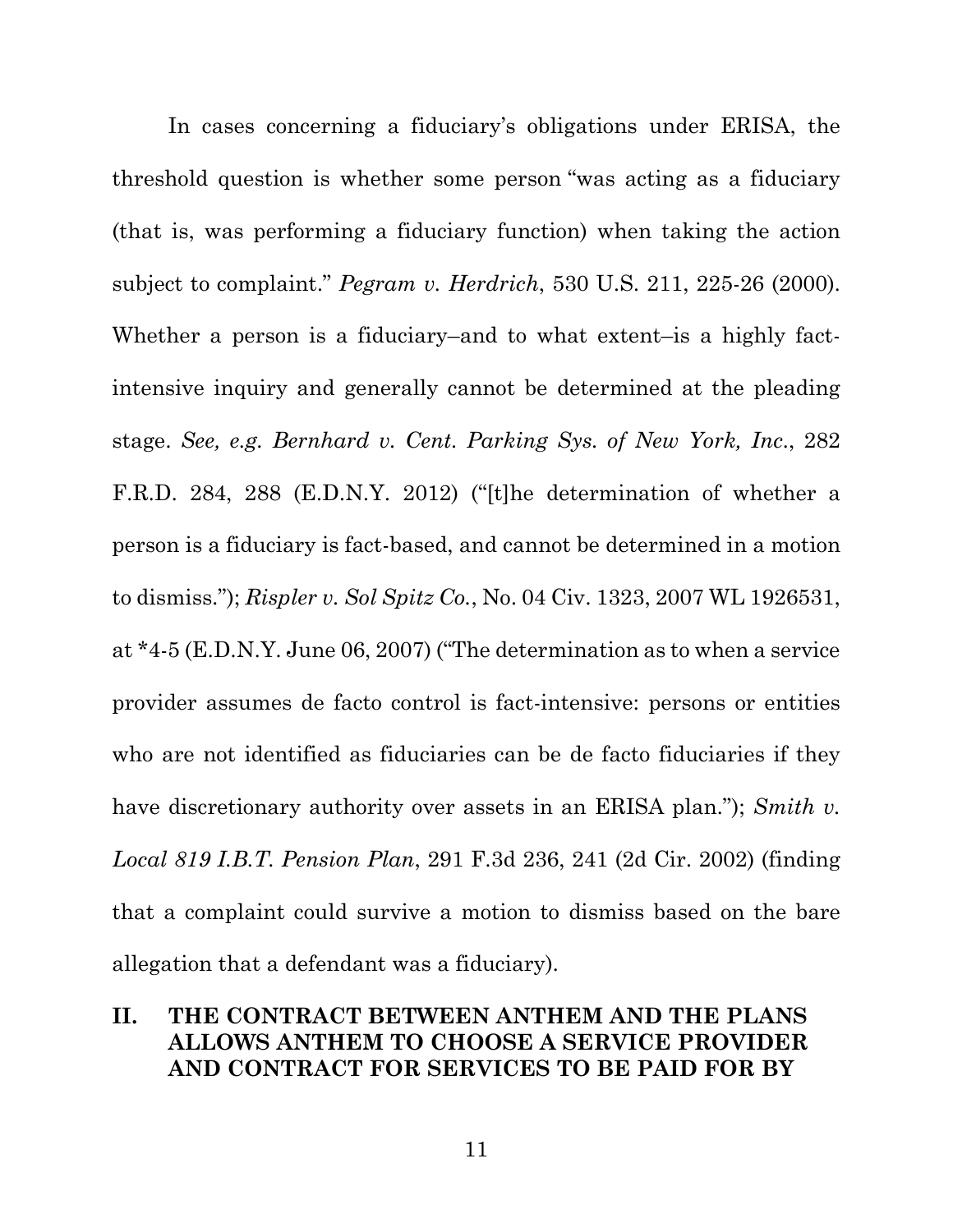## **THE PLANS AND THEIR PARTICIPANTS, MAKING ANTHEM A FIDUCIARY.**

Many of the Plaintiff plans are not even insured by Anthem, but have instead simply contracted with Anthem to provide administrative services, including pharmacy benefit management. Cost containment is a critical factor in determining the level of benefits offered or whether benefits will be offered at all. Whether a plan is insured or self-insured, pharmacy costs are the most complex and fastest growing component of medical benefits expenditures. They currently represent 20-25% of overall U.S.medical spending, a percentage predicted to grow in the near future.6 Plans seek to control their growing drug costs by entering into contracts with PBMs who, in turn, negotiate high-volume contracts with drug manufacturers. *See, e.g.*, *In re Express Scripts, Inc.*, 2008 WL 1766777, at \*2 ("It is generally understood and expected that entities that provide health benefits to their members or employees do so in an effort to reduce health care costs."); *Glanton ex rel. ALCOA Prescription Drug Plan v. AdvancePCS Inc*., 465 F.3d 1123, 1124 (9th Cir. 2006) ("PBMs manage prescription drug benefit programs and seek to reduce their

 $\overline{a}$ 

<sup>6</sup> *See* http://www.csrxp.org/wpcontent/uploads/2016/04/CSRxP\_Facts-of-Rising-Rx-Prices.pdf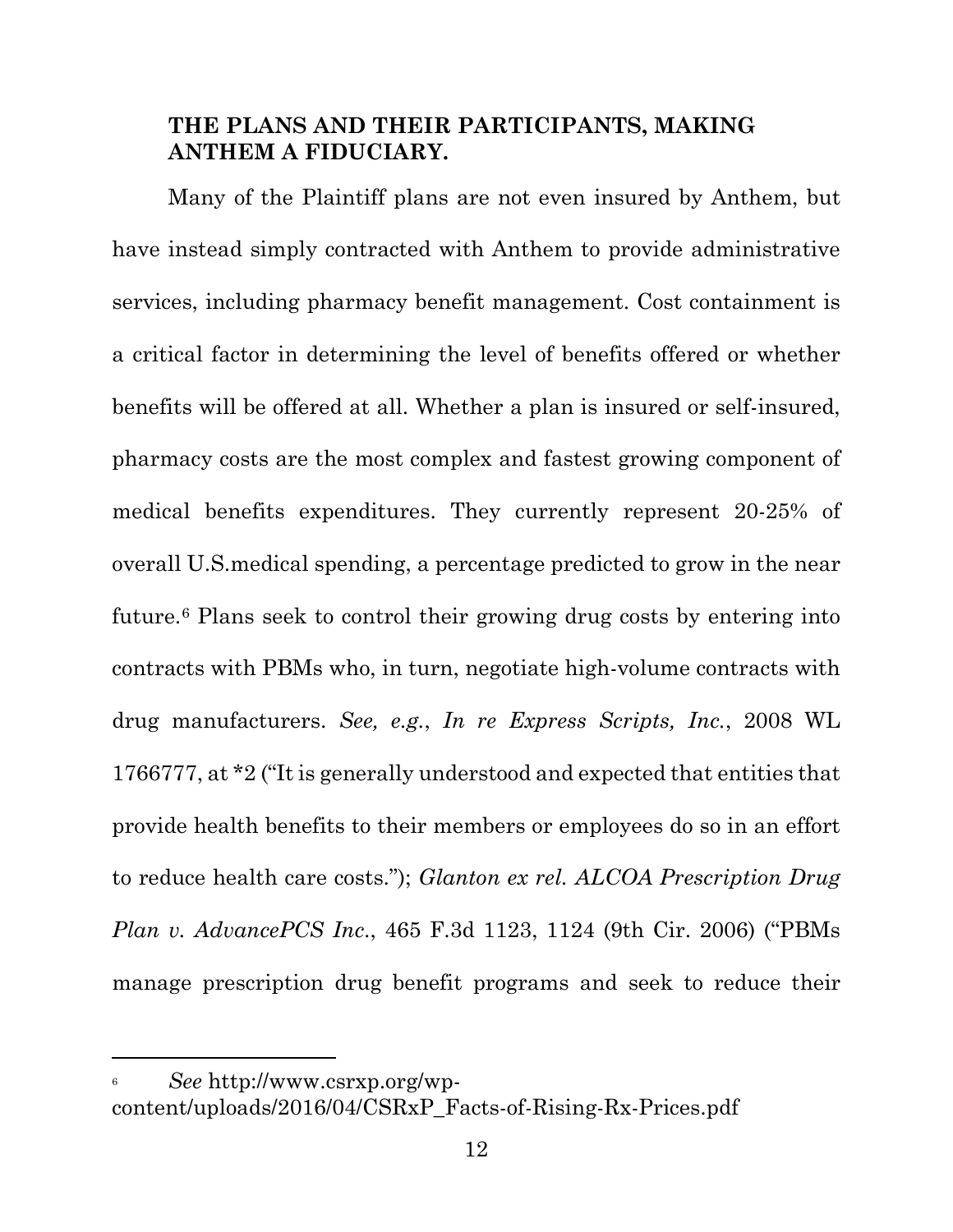clients' drug costs by pooling claims and negotiating volume discounts with pharmaceutical companies."). According to the Pharmaceutical Care Management Association ("PCMA"), the mission of the PBM industry is to "reduce prescription drug costs and improve convenience and safety for consumers, employers, unions, and government programs."7

The Plans did not contract with Anthem for predetermined prescription drug prices, but instead the contracts gave Anthem broad discretion to determine the prices, including complete discretion to select a PBM and to negotiate the terms of an agreement pursuant to which the chosen PBM would provide the benefits to the Plans' participants and beneficiaries. JA105, JA109-10, ¶¶ 207(a)-(b), 208, 221. These functions were a critical part of plan administration because they were necessary to carry out the purposes of the Plans. *See Varity Corp. v. Howe*, 516 U.S. 489, 502, 504 (1996) (holding that "administration" means the exercise of "such powers as are necessary or appropriate for the carrying out of the purposes" of the plan).

 $\overline{a}$ 

<sup>7</sup> *See* (https://www.pcmanet.org/our-industry/; accessed April 18, 2018).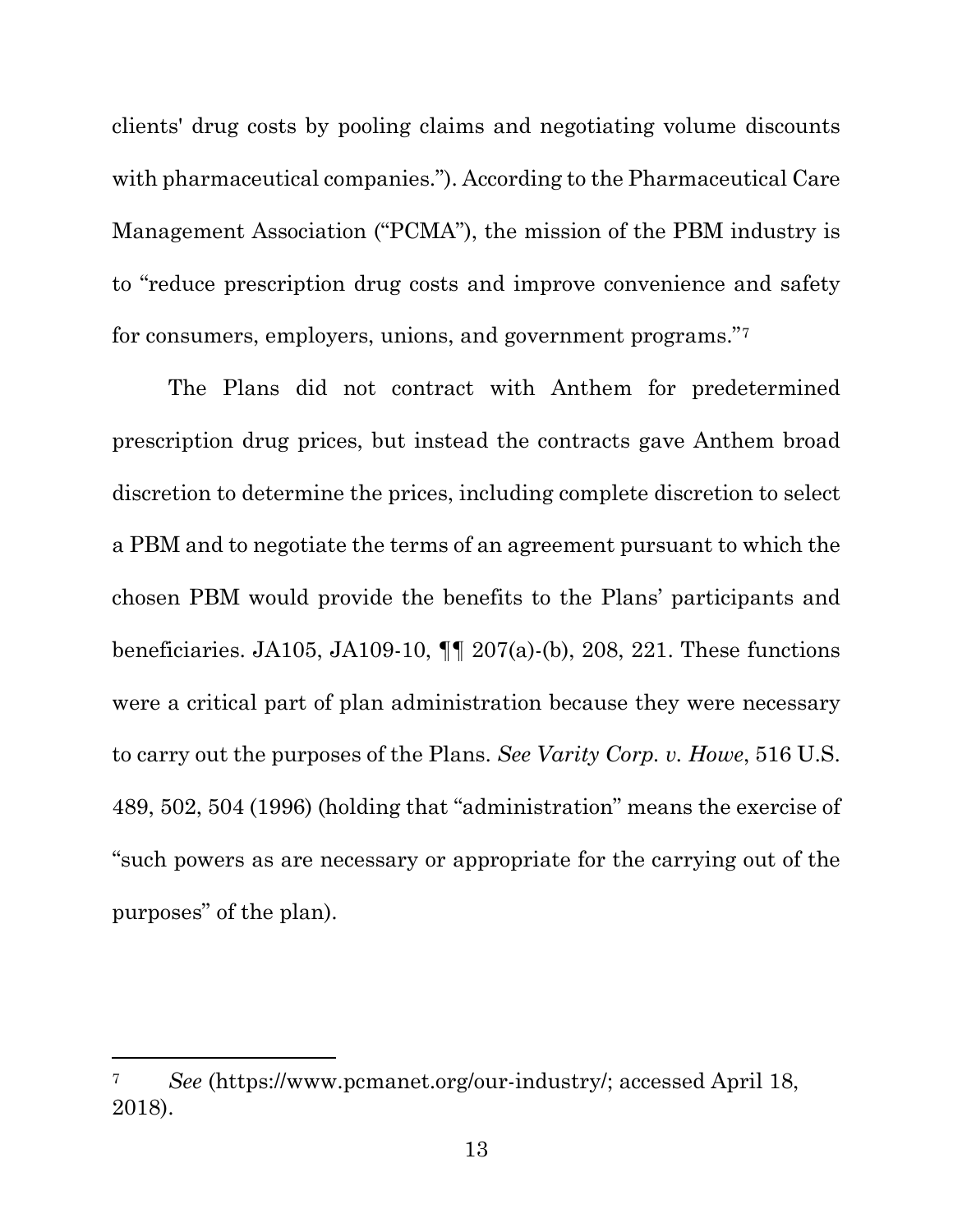If the Plans had not contracted out these functions, the Plans and their fiduciaries would have been required to perform them. Anthem, therefore, acquired by contract "discretionary authority or discretionary responsibility in the administration" of the Plans, making it a fiduciary for those purposes. 29 U.S.C. § 1002(21)(A)(iii); *see also Negron v. CIGNA Health and Life Ins.*, No. 3:16CV11702, 2018 WL 1258837, at \*5 (D. Conn. Mar. 12, 2018) (holding that entity delegated discretion to determine the amount pharmacies charged participants for prescription drugs had discretionary authority over management of the plan); *Everson v. Blue Cross & Blue Shield of Ohio*, 898 F.Supp. 532, 539 (N.D. Ohio 1994) (holding that negotiating with providers regarding the charges the plan would pay is the exercise of discretionary authority and control); *In re Express Scripts, Inc*., 2008 WL 1766777, at \*9 (holding that PBM exercised discretionary authority and control when it negotiated for discounts, kickbacks and rebates).

The district court erred in dismissing Plaintiffs' claims that Anthem is a fiduciary by holding that Anthem's selection of a PBM and negotiation of terms with the PBM was a business function, rather than a fiduciary function. Anthem was not merely providing a business

14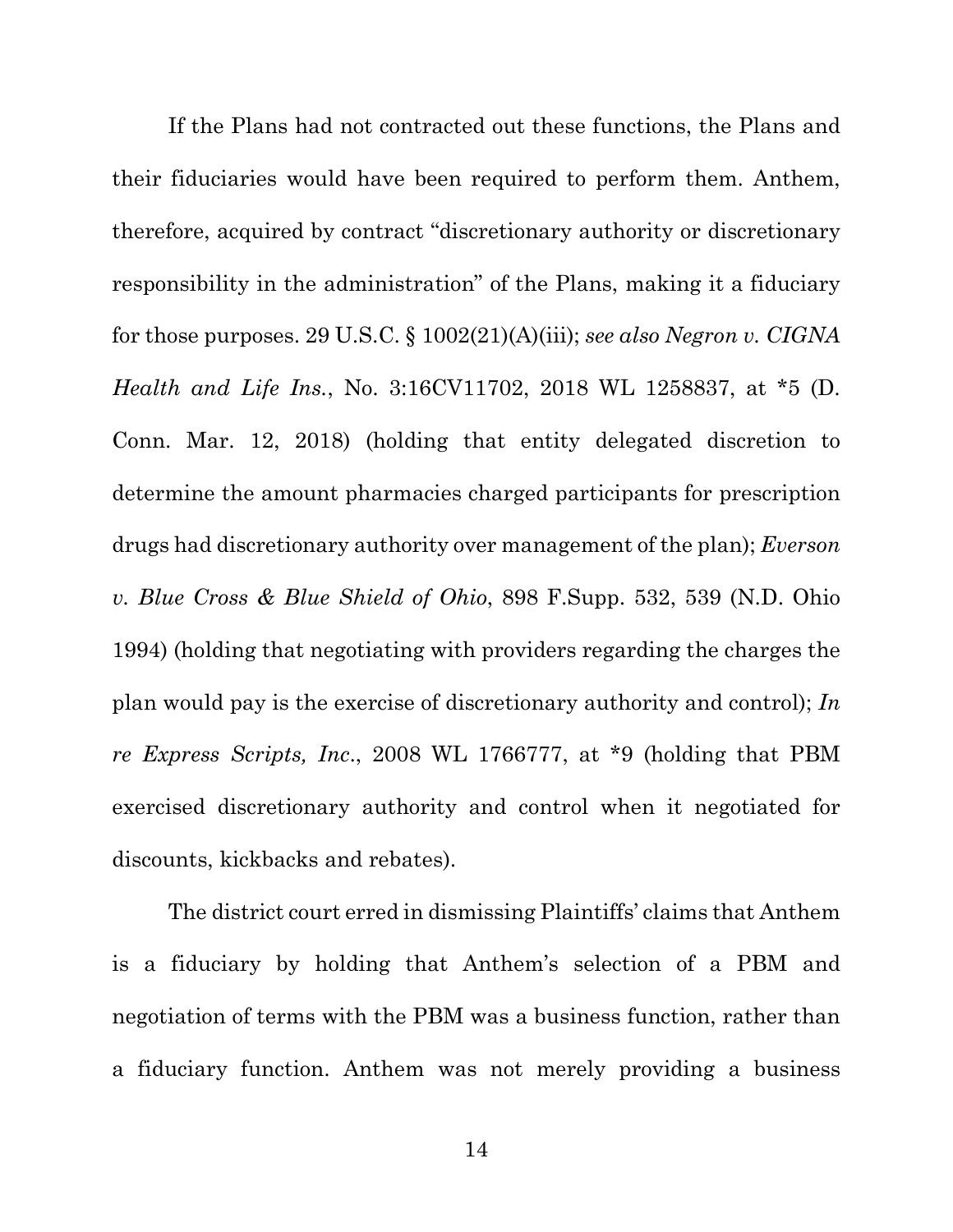function in relation to the Plans, however; it was providing precisely what it had bargained away to ESI for \$4.5 billion dollars: PBM services. The money that Anthem paid out for pharmacy benefits was paid out of Plan funds, not out of its own assets. *See Sixty-Five Sec. Plan v. Blue Cross & Blue Shield of Greater New York*, 583 F.Supp. 380, 385 (S.D.N.Y. 1984) (distinguishing insurer that pays claims out of its own assets from insurer that acts as third-party administrator). The Plans bore the risk of excessive PBM costs, not Anthem.

Similarly, in holding that Anthem was acting in its business capacity, the district court mistakenly relied on decisions involving plan sponsor business decisions. ERISA does not mandate that employers provide any particular benefits, and plan sponsors are entitled at any time to adopt, modify or terminate welfare plan benefits. *Lockheed Corp. v. Spink*, 517 U.S. 882, 887, 890 (1996). This is, in part, because Congress did not want to discourage employers from establishing plans by making regulation of such plans too expensive and onerous. *Varity*, 516 U.S. at 497. But Anthem is not the employer sponsor of the Plans, and it is not bearing the cost of providing the benefits. Rather, Anthem contracted with the Plans to provide these discretionary administrative services,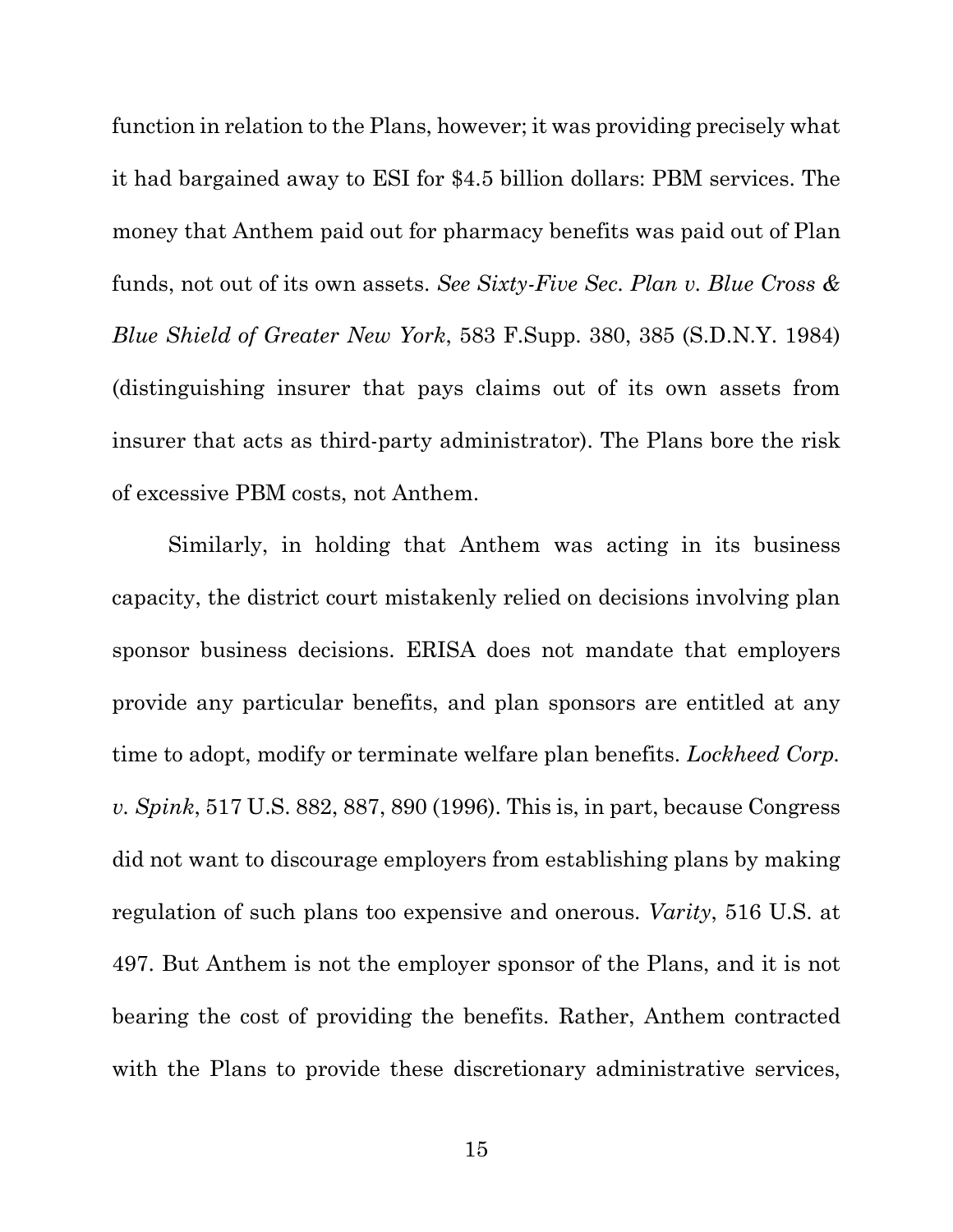including pharmacy benefit services, for a fee. The Plans are merely holding Anthem to the benefit of its bargain – requiring it to manage and administer the Plans and the Plans' assets prudently and loyally to contain costs.

The exact opposite allegedly happened here: the Plans and Plan participants were charged much more for prescription medications than they would have been charged in the marketplace; and Anthem not only knew this, but allegedly caused it. When Anthem negotiated the service contract with ESI, it also negotiated to sell its own PBM businesses to ESI, and the contracts were contingent on each other. *See* Special Appendix ("SA") at 3. ESI told Anthem it would pay either \$500 million for its PBM businesses and would give Anthem favorable terms in a PBM agreement, which would provide prescription medications to Anthem subscribers at a lower price throughout the ten-year PBM agreement, or it would pay \$4.675 billion, but would charge higher rates for prescription medication over the life of the agreement. *Id.* Anthem chose the latter, thereby not only breaching the duty of prudence owed to the plans and their participants under ERISA, but also the duty of loyalty, by acting in its own self-interest and lining its pockets with an extra four billion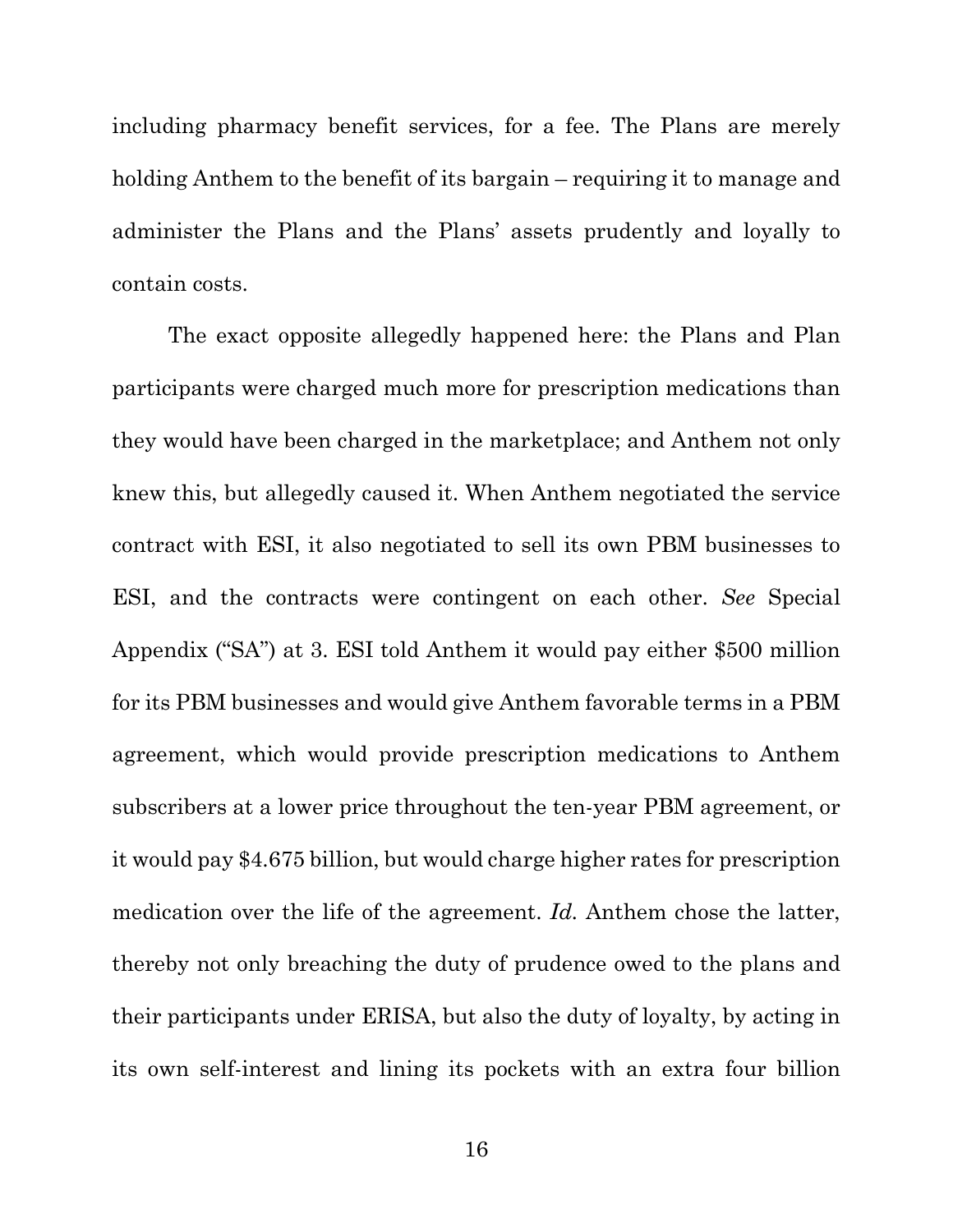dollars, to the detriment of the Plans and their participants. Ultimately, in exchange for a higher price for their own PBM business, Anthem knowingly agreed to a PBM Agreement that gave ESI the discretion to charge higher prices for prescription medications.

The Plans, and other plans like them, depend on third party administrators for their expertise in bargaining for lower drug prices to reduce the overall cost of providing health care benefits. If third party administrators, like Anthem, are immune from suit challenging their disloyal and imprudent management, plans are likely to reduce or eliminate pharmacy benefits and/or require higher coinsurance percentages or co-payments.

### **III. ESI IS A FIDUCIARY BECAUSE IT HAD DISCRETION TO DETERMINE THE AMOUNT TO CHARGE PLANS.**

The district court erred in dismissing Plaintiffs' claims that ESI was a fiduciary. When an entity enters into an agreement with an ERISA-covered plan, if the agreement gives the entity control over factors that determine the actual amount of its compensation, the entity becomes an ERISA fiduciary with respect to that compensation. *See F.H. Krear & Co. v. Nineteen Named Trustees*, 810 F.2d 1250, 1259 (2d Cir. 1987) ("after a person has entered into an agreement with an ERISA-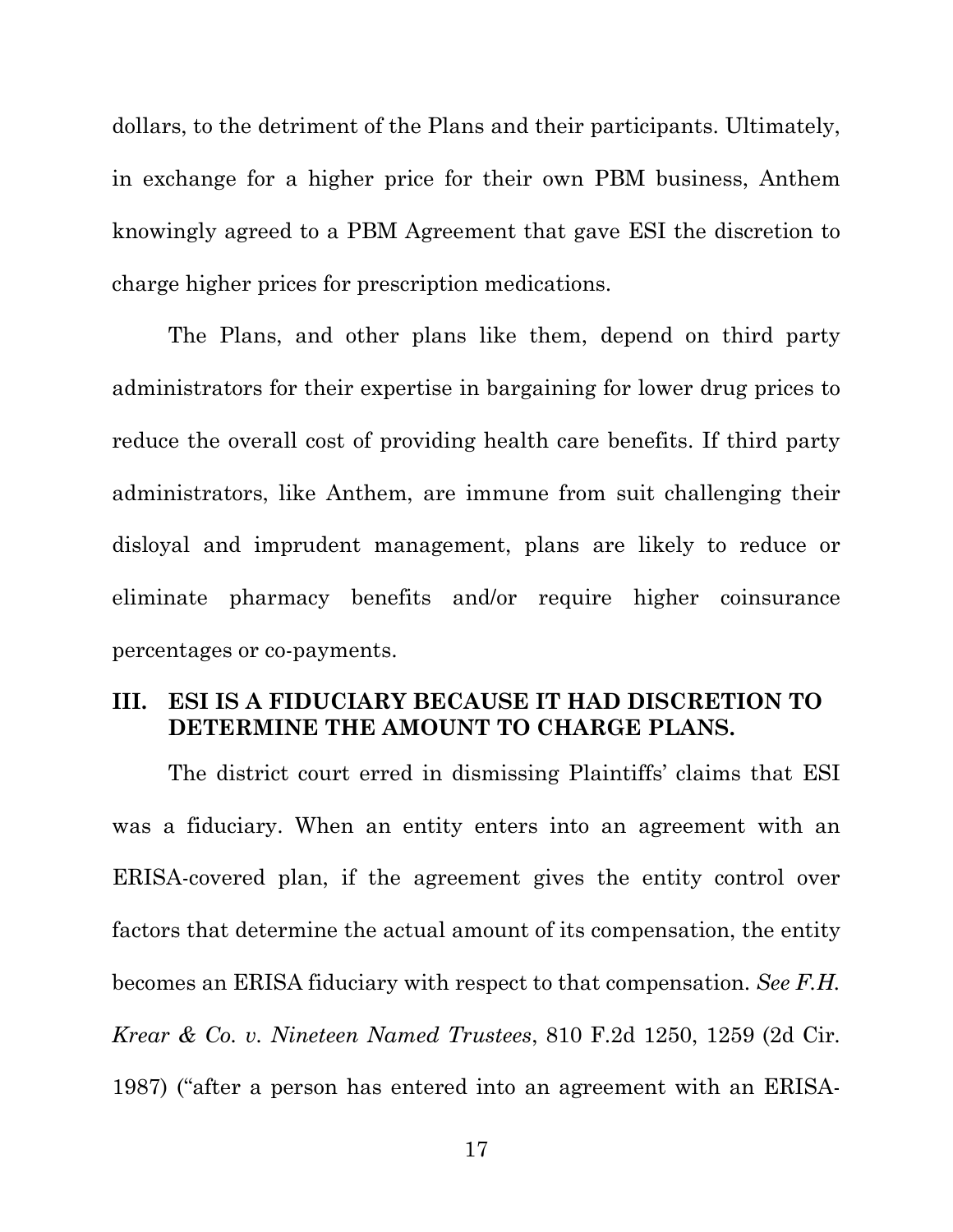covered plan, the agreement may give it such control over factors that determine the actual amount of its compensation that the person thereby becomes an ERISA fiduciary with respect to that compensation"); *Sixty-Five Security Plan v. Blue Cross & Blue Shield*, 583 F.Supp. 380, 387–88 (S.D.N.Y. 1984) (Blue Cross was a fiduciary with respect to its own compensation where its fees were based on a percentage of claims paid, and Blue Cross had complete discretion and control over what claims would be paid); *United Teamster Fund v. MagnaCare Admin. Servs*., *LLC*, 39 F.Supp.3d 461, 470 (S.D.N.Y. 2014) (concluding that "the Complaint pleads that [defendant] exercised discretion in setting the management fees"); *Charters v. John Hancock Life Ins. Co.*, 583 F.Supp.2d 189, 197 (D. Mass. 2008) ("[Defendant] is a fiduciary because the Contract gave it discretionary authority to determine the amount of its compensation."); *Ed Miniat, Inc. v. Globe Life Ins. Grp., Inc*., 805 F.2d 732, 737 (7th Cir. 1986) ("[w]hen a contract, however, grants an insurer discretionary authority, even though the contract itself is the product of an arm's length bargain, the insurer may be a fiduciary"). By contrast, an agent with a contractually-established commission rate is generally not a fiduciary. *United States v. Glick*, 142 F.3d 520, 528 (2d Cir. 1998).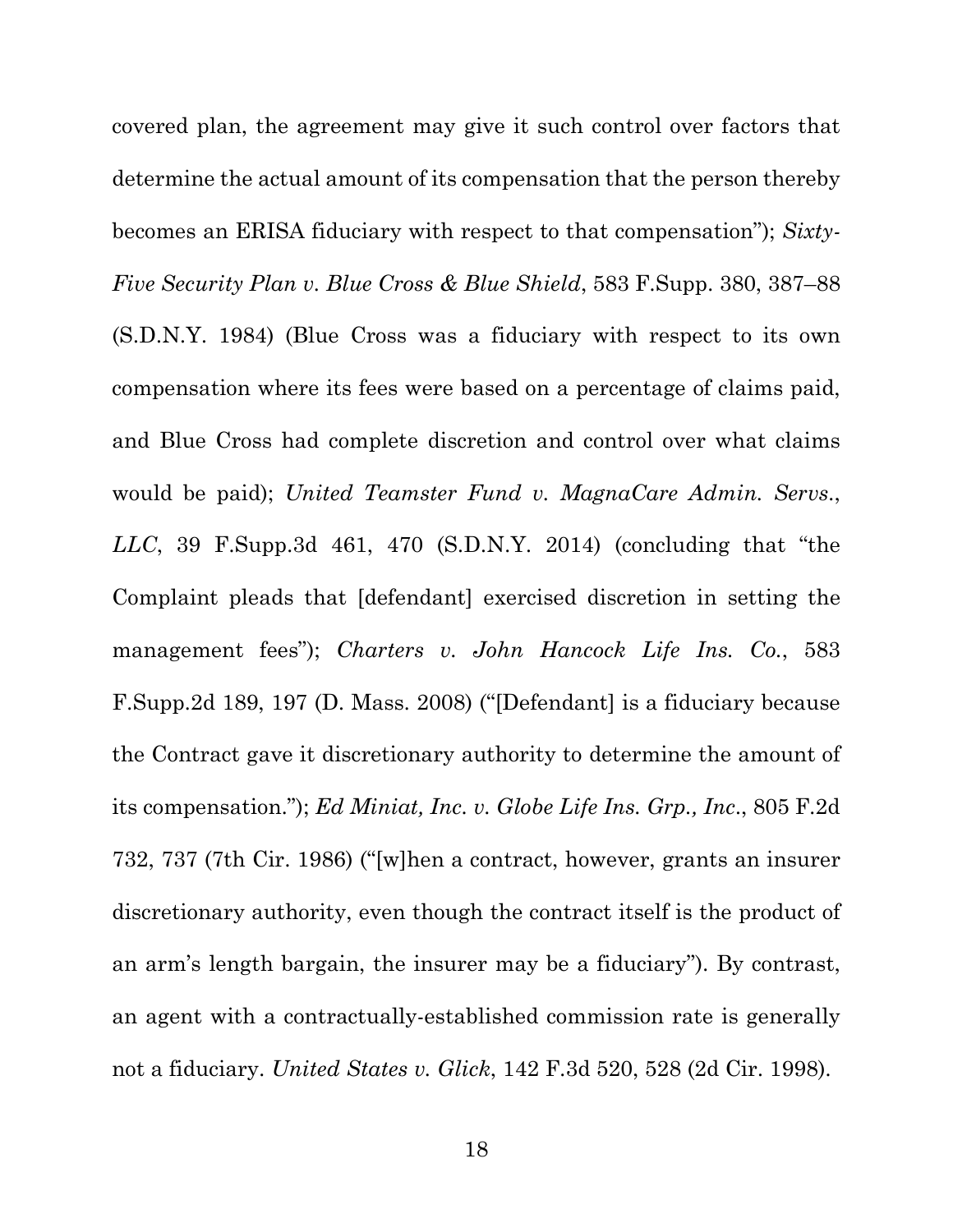ESI is a fiduciary in the present case, because the PBM Agreement grants ESI considerable discretion over several factors that determine how much the Plans pay for prescription medications. Rather than agreeing to industry-standard metrics for setting drug prices, Anthem allows ESI to exercise significant discretion over drug pricing, including an undefined "competitive benchmark" standard for prices. JA47, ¶ 18. As a result, and despite Anthem's considerable bargaining power, the prices charged by ESI to the Plans are higher than those typically charged by PBMs, including ESI, to other plans. JA84-85, JA89-90, ¶¶ 139-42, 160. Anthem and ESI disagree over the meaning of "competitive benchmark pricing," but it either grants complete discretion to ESI or partial discretion subject to the limitations in Section 5.4 and Exhibit A either way, ESI possessed and exercised discretionary authority over the prices the Plans pay for prescription medications, as well as its own compensation.

The district court wrongly decided this issue, holding that paragraph 5.4 and Exhibit A of the PBM Agreement worked together to remove ESI's discretion over setting prescription drug prices. SA 29-30. While paragraph 5.4 and Exhibit A may constrain ESI's discretion over

19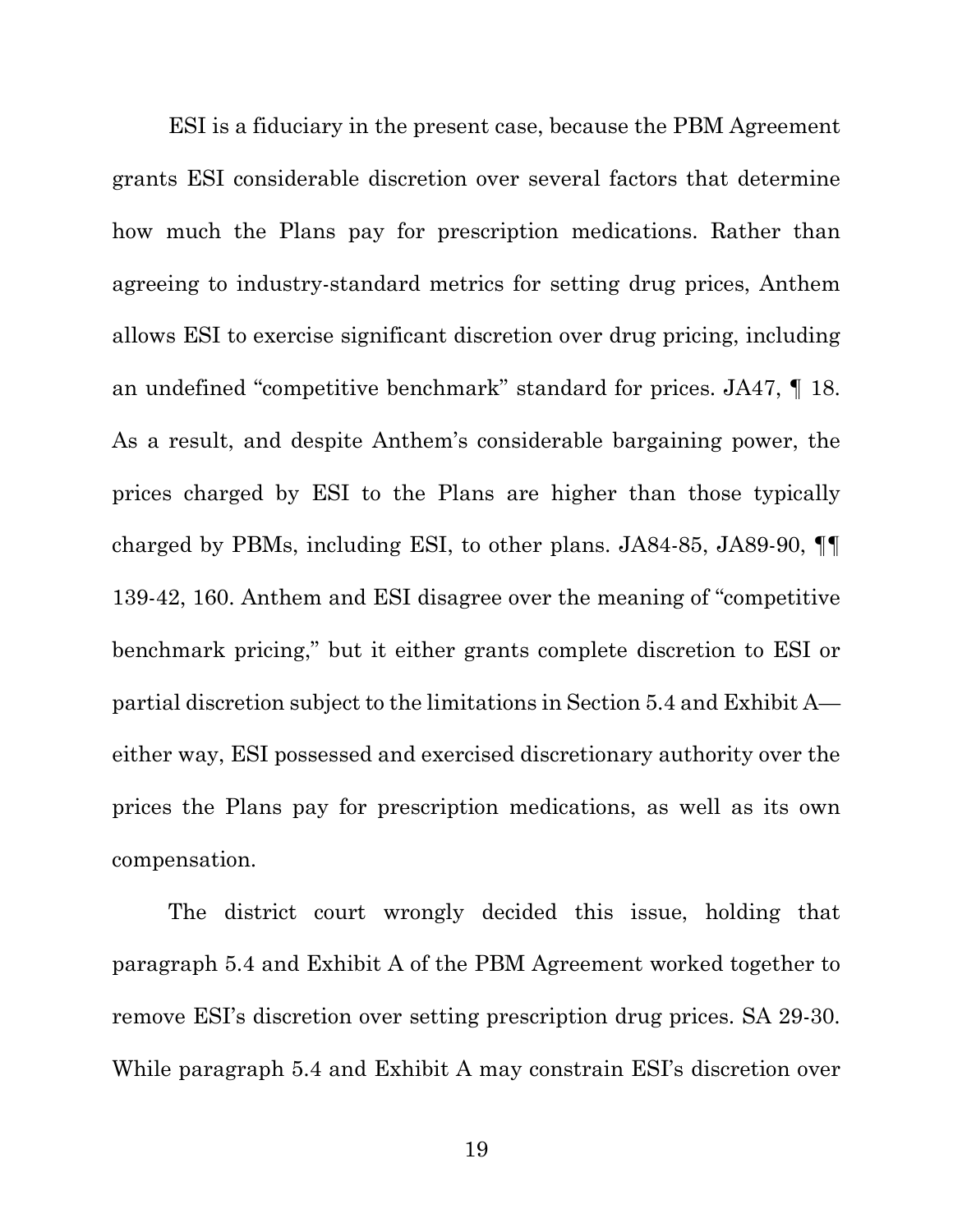setting prescription drug prices, limitations do not defeat fiduciary status. *See Blatt*, 812 F.2d at 812. The district court also failed to consider the fact that ESI has the discretion to decide whether to classify medications as "brand" or "generic"—a classification that directly affects how much the Plans and their participants must pay, as brand medications are significantly more expensive than generic ones. JA77, ¶ 117. ESI makes this classification using "a proprietary algorithm" which may "change based on the availability of the specific fields" that the algorithm uses in its classification. *Id.* These provisions grant ESI significant discretion in setting drug pricing.

The district court also failed to consider ESI's discretionary authority to determine which drugs are included on its "maximum allowable cost" (MAC) list, and what that price is. JA78, ¶ 118. These decisions directly affect how much the Plans and their participants pay for prescription medications, because the MAC list sets a ceiling on how much they must pay. *See id*. The PBM Agreement establishes criteria for inclusion on the MAC list, but the criteria allows for great latitude in implementation. *Id*. The PBM Agreement establishes similarly broad criteria for determining MAC prices, which are "subject to change." *Id.*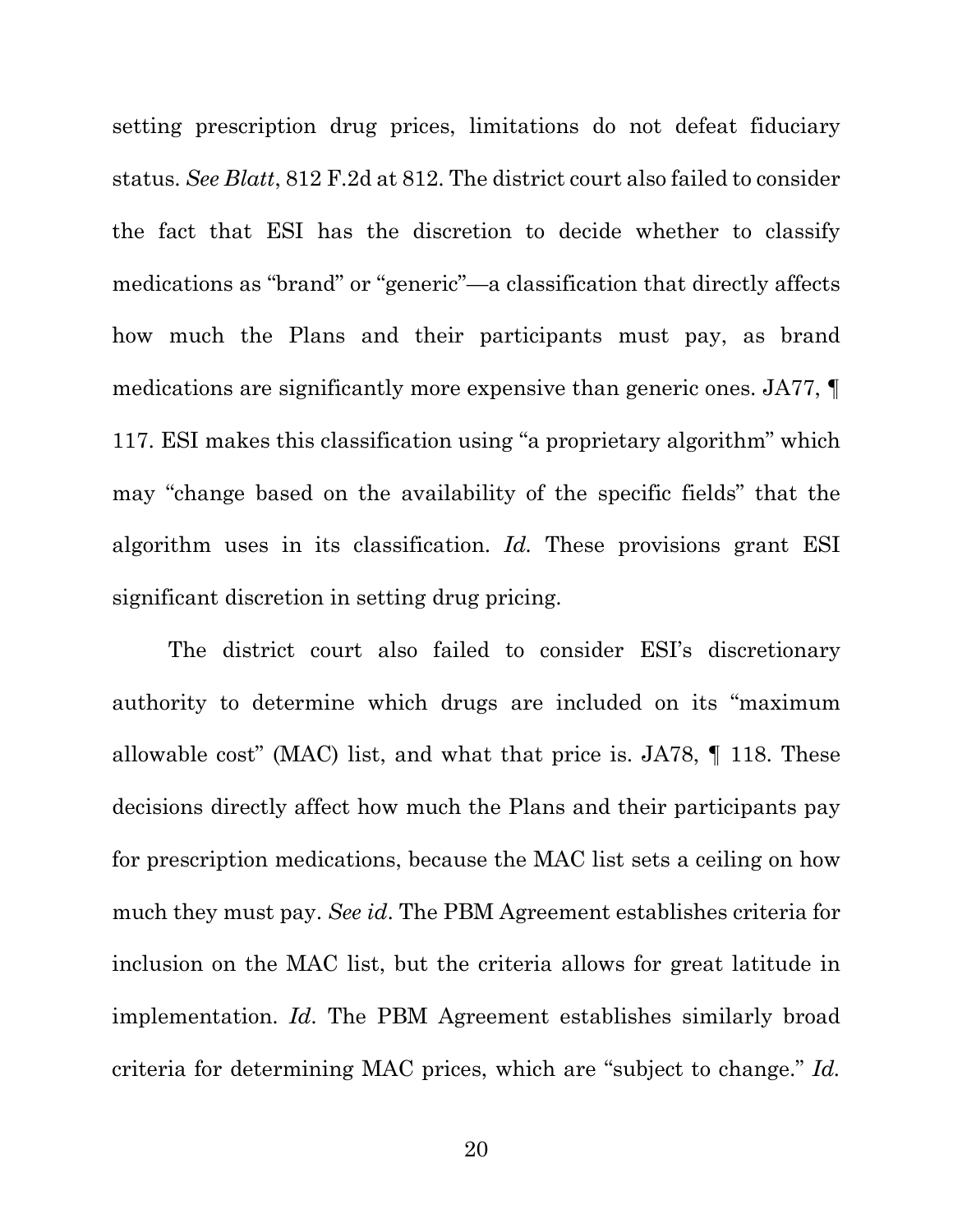These provisions grant ESI significant pricing discretion. The fiduciary activities by ESI affected drug pricing and impacted ESI's compensation.

The district court, therefore, erred in holding that the Plaintiffs have not alleged sufficient facts to support a finding that ESI acted as a fiduciary. Under a similar fact pattern, the *Negron* court recently found the opposite, holding that the complaint implicated plausible breaches of fiduciary duty. Among other reasons, the *Negron* court found the service provider's taking of clawbacks to be dispositive. *See Negron*, 2018 WL 1258837, at \*10 (citing *Edmonson v. Lincoln Nat. Life Ins. Co.*, 725 F.3d 406, 415 (3d Cir. 2013) (duty of loyalty bars fiduciary from profiting)). The same allegations are made in the present case, and as such the motion to dismiss this claim should have been denied.

#### **CONCLUSION**

For the foregoing reasons, the decision of the district court should be reversed.

Dated: May 3, 2018 /s/ Karen L. Handorf Karen L. Handorf COHEN MILSTEIN SELLERS & TOLL, PLLC khandorf@cohenmilstein.com 1100 New York Avenue, N.W. Suite 500 Washington, D.C. 20005

21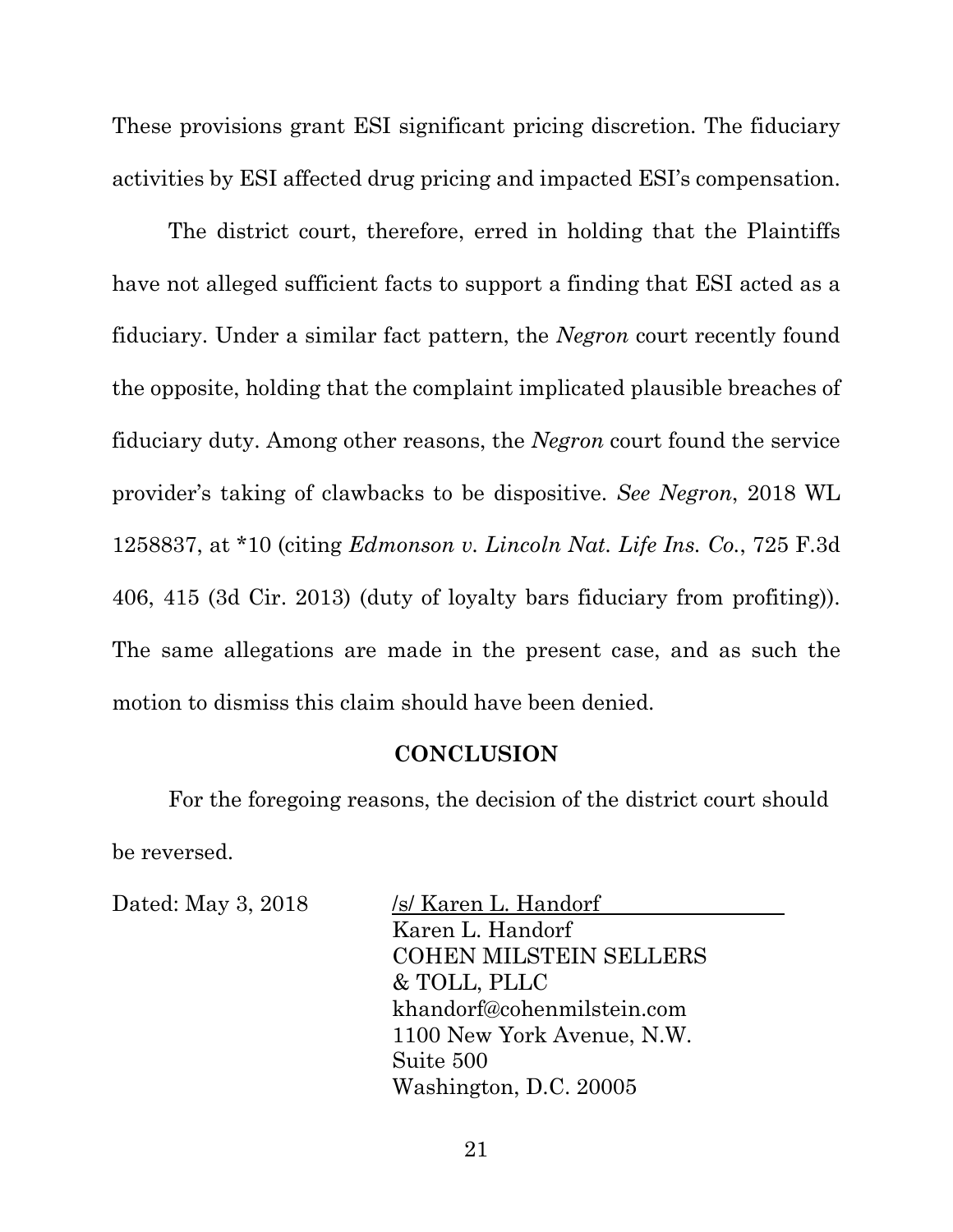Tel: (202) 408-4600 Fax: (202) 408-4699

Mary Ellen Signorille William Alvarado Rivera AARP AND AARP FOUNDATION LITIGATION 601 E Street, N.W. Washington, D.C. 20049 Tel: (202) 434-2060

Matthew C. Koski NATIONAL EMPLOYMENT LAWYERS ASSOCIATION 2201 Broadway, Suite 310 Oakland, CA 94612 Tel: (415) 296-7629

*Counsel for Amici Curiae*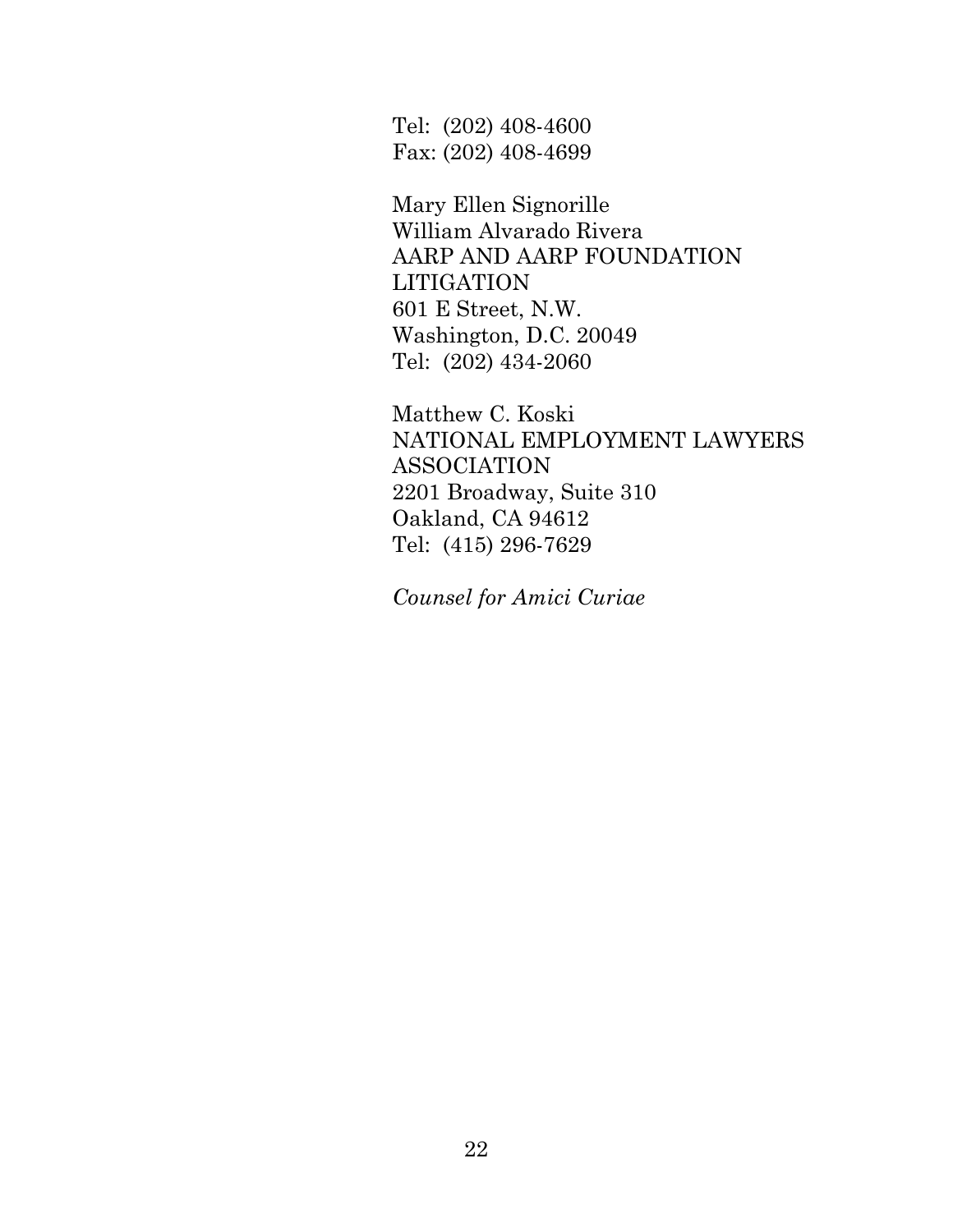#### CERTIFICATE OF COMPLIANCE

1. This brief complies with the type-volume limitations of Federal Rule of Appellate Procedure 32(a)(7)(B) because it contains 5684 words, excluding the parts of the brief exempted by Rule 32(f). I relied on the word count of Microsoft Word 2016 in preparing this certificate.

2. This brief complies with the typeface requirements of Rule 32(a)(5) and the type-style requirements of Rule 32(a)(6) because the brief–in both its text and its footnotes–has been prepared in 14-point Century Schoolbook font.

I declare under penalty of perjury that the foregoing is true and correct.

May 3, 2018 /s/ Karen L. Handorf Karen L. Handorf COHEN MILSTEIN SELLERS & TOLL, PLLC khandorf@cohenmilstein.com 1100 New York Avenue, N.W. Suite 500, West Tower Washington, D.C. 20005 Tel.: 202-408-4600 Fax: 202-408-4699 *Counsel for Amici Curiae*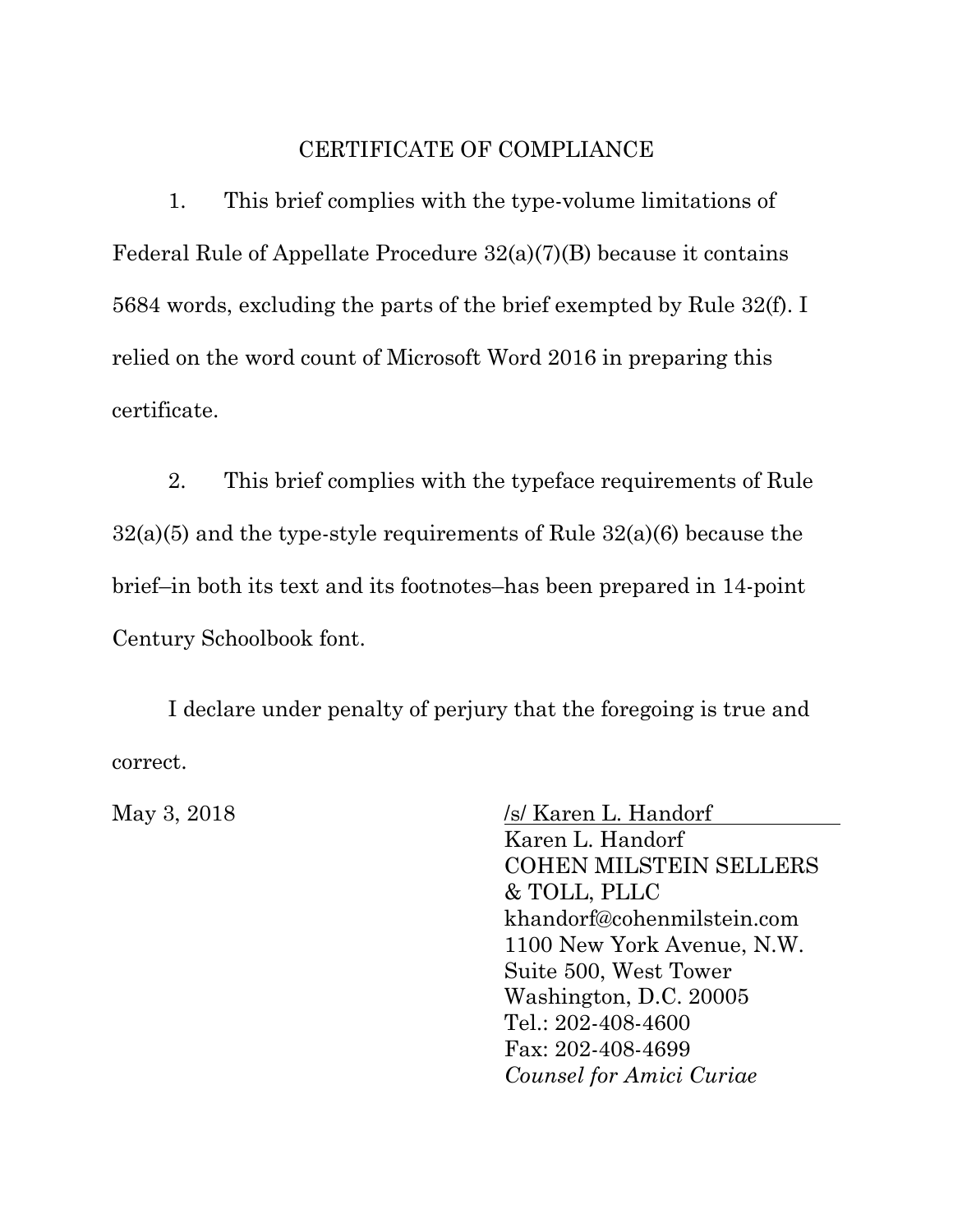## **CERTIFICATE OF SERVICE**

I hereby certify that on May 3, 2018, I caused to be filed a true and correct copy of the foregoing Brief of Amici Curiae AARP and AARP Foundation and the National Employment Lawyers Association with the United States Court of Appeals for the Second Circuit by placing copies to be delivered by using the appellate CM/ECF system. I certify that all participants in the cases are registered CM/ECF users and that service will be accomplished by the appellate CM/ECF system.